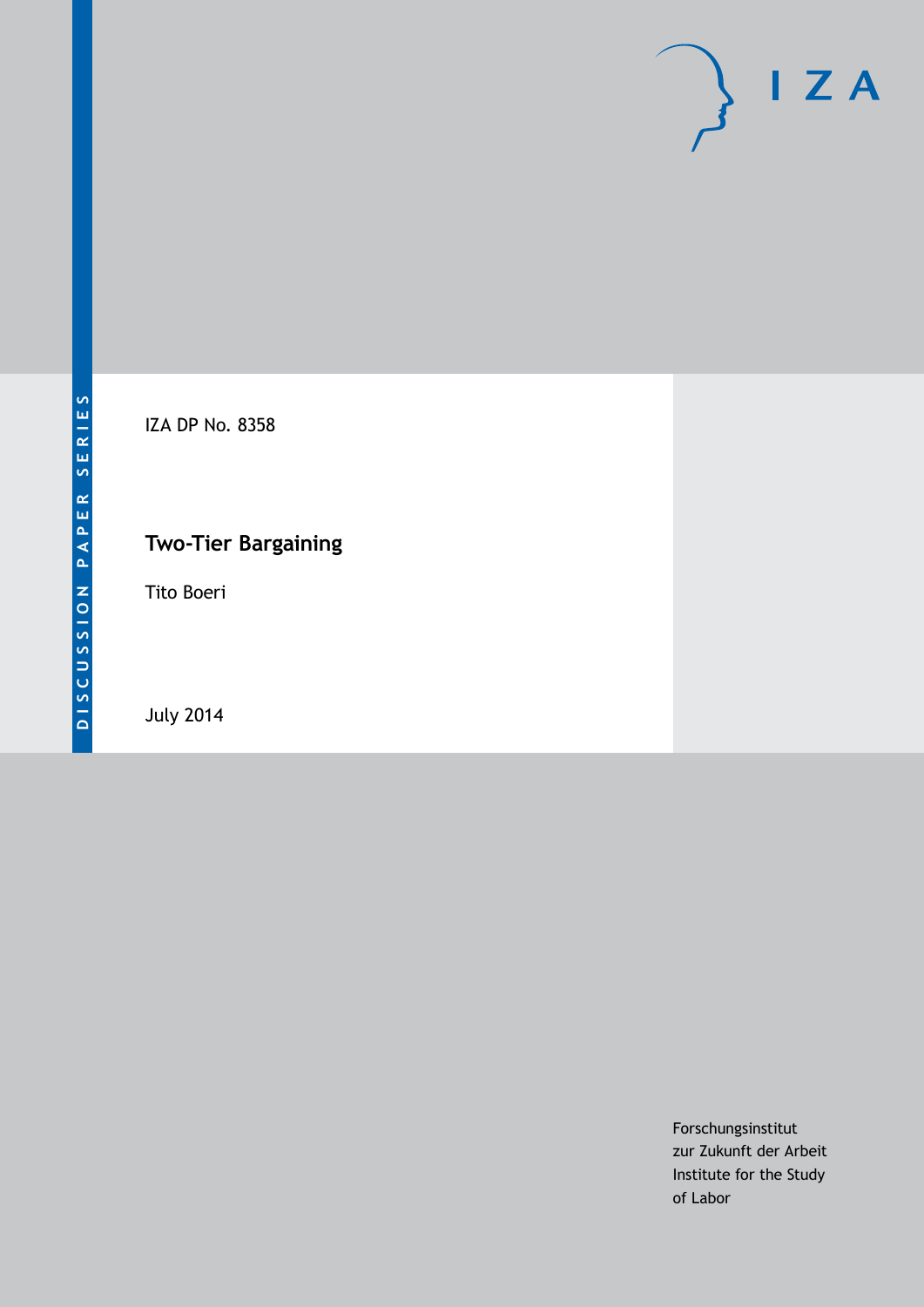# **Two-Tier Bargaining**

### **Tito Boeri**

*Bocconi University-IGIER, CEP, fRDB and IZA*

### Discussion Paper No. 8358 July 2014

IZA

P.O. Box 7240 53072 Bonn **Germany** 

Phone: +49-228-3894-0 Fax: +49-228-3894-180 E-mail: [iza@iza.org](mailto:iza@iza.org)

Any opinions expressed here are those of the author(s) and not those of IZA. Research published in this series may include views on policy, but the institute itself takes no institutional policy positions. The IZA research network is committed to the IZA Guiding Principles of Research Integrity.

The Institute for the Study of Labor (IZA) in Bonn is a local and virtual international research center and a place of communication between science, politics and business. IZA is an independent nonprofit organization supported by Deutsche Post Foundation. The center is associated with the University of Bonn and offers a stimulating research environment through its international network, workshops and conferences, data service, project support, research visits and doctoral program. IZA engages in (i) original and internationally competitive research in all fields of labor economics, (ii) development of policy concepts, and (iii) dissemination of research results and concepts to the interested public.

<span id="page-1-0"></span>IZA Discussion Papers often represent preliminary work and are circulated to encourage discussion. Citation of such a paper should account for its provisional character. A revised version may be available directly from the author.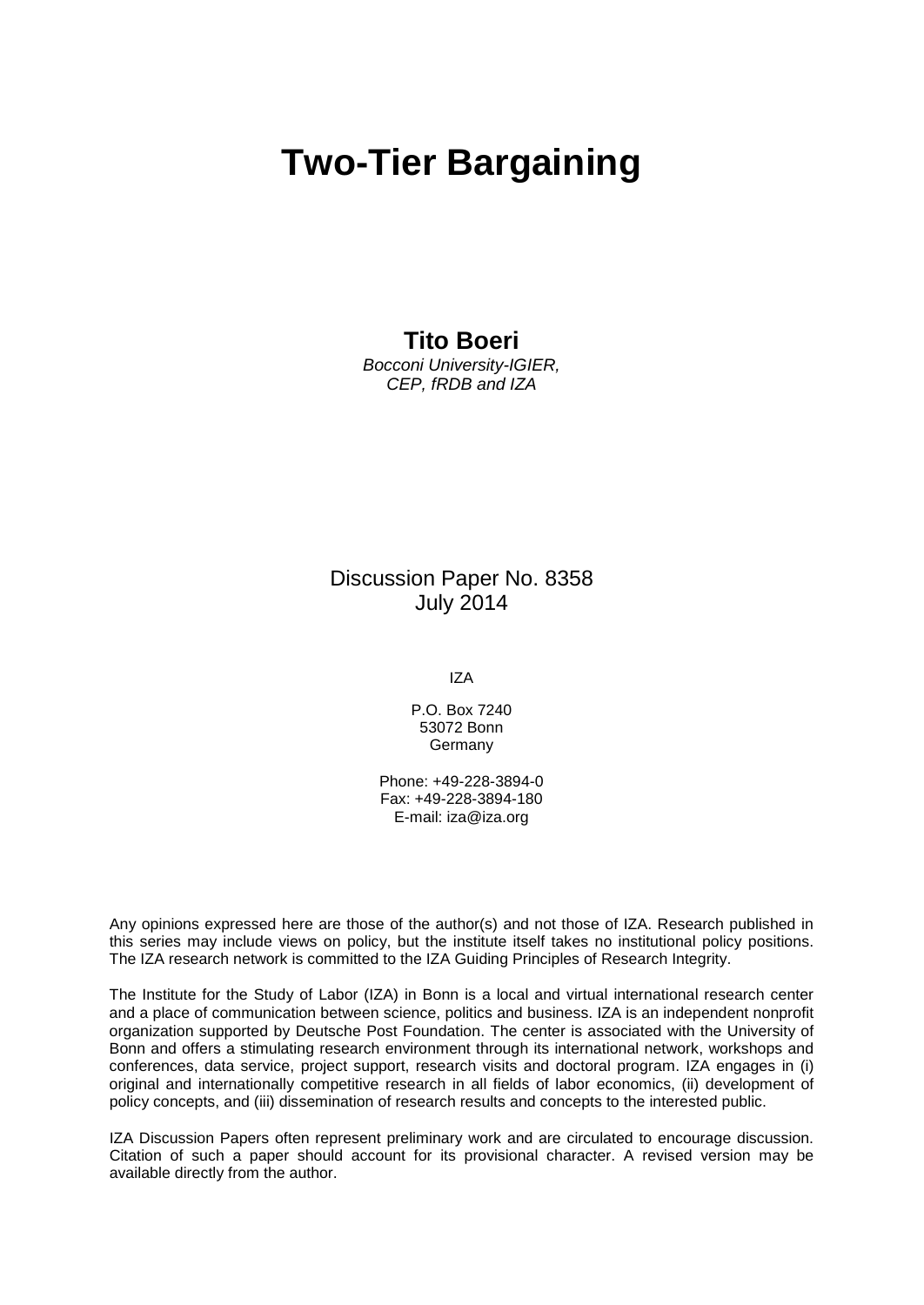IZA Discussion Paper No. 8358 July 2014

## **ABSTRACT**

# **Two-Tier Bargaining[1](#page-1-0)**

Two-tier bargaining structures, in which plant-level wage negotiations supplement industrylevel wage setting, are present in a number of EU countries, as unions resist pressures for greater decentralization in wage determination. In principle, these two-tier structures could reconcile macroeconomic stability with a closer link between productivity and pay. Evidence from an ECB firm-level survey suggests, however, that two-tier regimes may end up getting the worst of either fully centralized and fully decentralized systems, as they do not allow incentive schemes to operate downwards, reduce the participation of firms to collective bargaining, and do not seem to improve either microeconomic and macroeconomic adjustment to shocks.

JEL Classification: J31, J33, J51

Keywords: wage drift, favourability principle, productivity-related pay

Corresponding author:

Tito Boeri IGIER-Bocconi via Roentgen 1 20136 Milano Italy E-mail: [tito.boeri@unibocconi.it](mailto:tito.boeri@unibocconi.it)

 $<sup>1</sup>$  This paper was originally prepared for the IMF Workshop on Collective Bargaining, Washington,</sup> June 18, 2014. I would like to thank Olivier Blanchard, Richard Freeman, Ronald Janssen, Jelle Visser, Justin Wolfers and union representatives for valuable comments on the initial draft.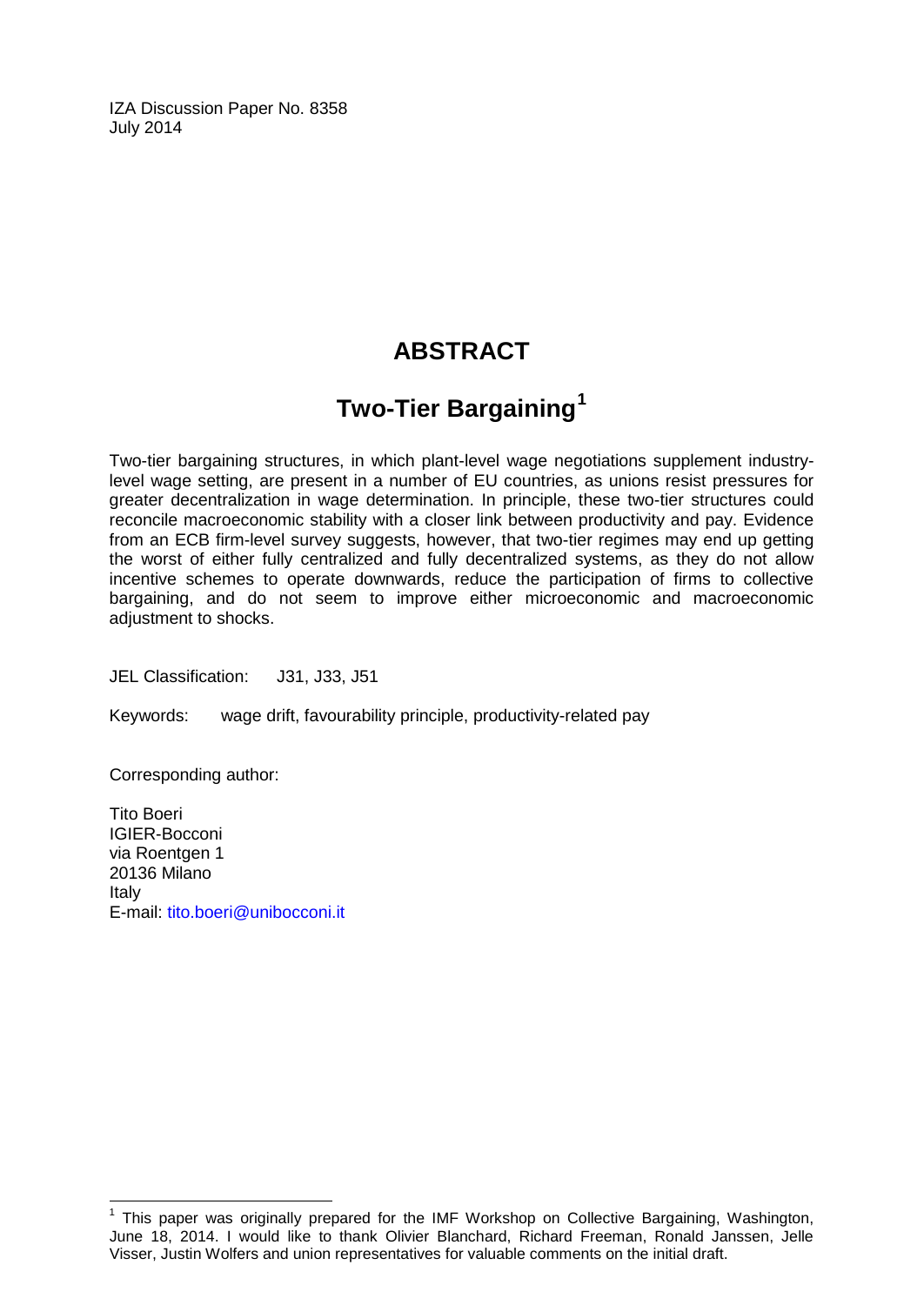#### **Introduction**

The last two decades witnessed the development of two-tier bargaining structures in several countries, in which multi-employer wage agreements (at the national, industry or regional levels) coexist with plant or firm-level, single-employer, negotiations over a wide array of issues, including pay levels. Notwithstanding the heterogeneity in the evolution of collective bargaining institutions in the different countries, a driving force behind these developments was the reaction of unions to pressures, coming mainly from multinational and export-oriented firms, for a greater decentralization in wage setting. Resistance of unions to go to a fully decentralized system induced this sort of "controlled decentralization", in which the national unions retain substantial control over wage setting at the local level, by imposing wage floors according to the so-called "favourability" principle.

The creation of the European monetary union also played a role in the development of two-tier bargaining as it de facto decentralized even the most centralized bargaining structures, preventing commitments at the national level as to the targeted inflation rate. Although Social Pacts and other forms of income policy were important in the convergence to the Maastricht inflation criteria, they subsequently lost relevance in all EMU countries, with the partial exception of Ireland.

While much work has been done in analyzing the effects on wages, employment and earning differentials of centralized vs. decentralized bargaining structures, much less is known about the properties of these two-tier structures. This paper contributes to filling this gap. Its purpose is twofold. First, it aims at taking stock of developments in bargaining structures in Europe, notably on the scope, coverage and, above all, overlaps of the different bargaining levels, drawing on a cross-country survey coordinated by the European Central Bank. Second, it speculates as to the pros and cons of these twotier structures with respect to either fully centralized or fully decentralized systems, acknowledging the heterogeneity of bargaining regimes of the different countries.

The structure of the paper is as follows. Section 1 reviews trends in collective bargaining, focusing on the driving forces behind the development of two-tier bargaining. Section 2 evaluates the microeconomic properties of the different bargaining structures, notably the allocation of tasks across different bargaining levels, on the basis of the ECB survey. Section 3 dwells on the macroeconomic properties of two-tier bargaining regimes. Finally, Section 4 concludes and suggests directions for further research.

#### **1. The emergence of two-tier bargaining**

Two-tier bargaining is a structure of collective bargaining in which multi-employer agreements determining minimum (and sometimes maximum) pay levels are supplemented by single-employer bargaining involving, inter alia, pay levels. Clearly multi-level bargaining does not necessarily mean twotier bargaining. For instance, there can be structures in which the multi-employer level only defines a very broad framework for "lower-level" negotiations, as in the so-called Kurzarbeit systems. Such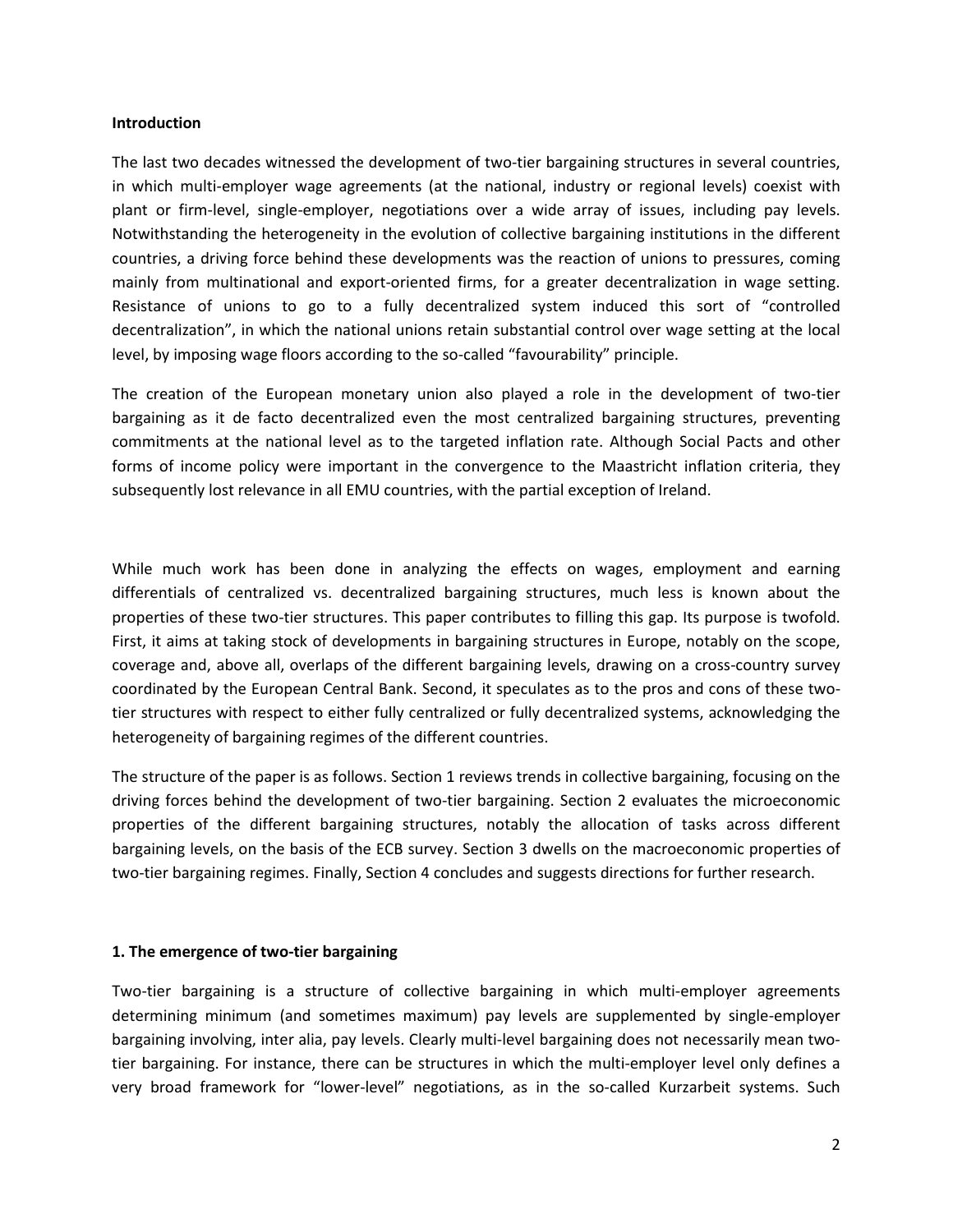structures are multi-level, but do not involve a two-tier wage setting mechanism. In countries like Belgium, Finland and Ireland, the intersectoral agreements may also include provisions for maximum wage increases as well as guidelines for companies that want to pay above the norm. However, typically higher (than plant-level) bargaining levels put constraints to decentralized wage setting only in terms of wage floors rather than ceilings to pay. Indeed two-tier structures take the higher level pay agreement as a floor and negotiate only "in meius", that is, allowing only for higher wages than those established at the multi-employer level.

In some exceptional circumstances of firms facing particularly severe difficulties, it is possible that single-employer bargaining agrees on wages lower than those established at the higher level, but these cases are limited and confined to "opening clauses" which often require approval of the higher level agreement. Such "opening", "hardship" or '"inability to pay" clauses established at the multi-employer level, enable individual companies, under certain conditions, to pay workers below the levels agreed at the national or sectoral levels. Reference is made in these clauses to exceptional circumstances that can be called into play only after a severe macroeconomic or idiosyncratic shock has hit the firm making some downsizing unavoidable. These provisions do not generally operate well before a firm is in severe distress. They also do not operate ex-ante, as they should in properly designed incentive schemes. When these clauses apply, the two-tier structure is clearly weaker and involves only a rather lose form of coordination across the different levels of bargaining. Hence, in the empirical analysis below we will concentrate only on firms where such "opening clauses" are not present.

The intersectoral agreements may also include provisions for maximum wage increases as well as guidelines for companies that want to pay above the norm. This is, for instance, the case of Belgium, Finland and Ireland, and countries where two-tier structures were created within Social Pacts enforcing income policies. But typically higher (than plant-level) bargaining levels put constraints to decentralized wage setting only in terms of wage floors rather than ceilings to pay.

As discussed above, the general structure of two-tier bargaining is one where it is the higher level of bargaining to dominate, enabling plant-level bargaining only to generate a "wage drift" with respect to the national levels. Sometimes the "favourability principle" extends beyond pay and encompasses all sorts of standards concluded at higher level (e.g., hours, annual leave, etc.), which can only be improved upon (for employees) but not worsened at the lower level.

A large number of countries adopted in the 1990s two-tier bargaining structures or extended the scope of the existing ones. Although the history and design of these structures differ considerably from country to country, a common factor behind these developments was the search for an "organized" or controlled decentralization of collective bargaining, in which the so-called social partners, rather than moving from fully centralized to fully decentralized structures, opted for operating somewhere in the middle of the river. The momentum for two-tier bargaining was strong up to the mid-1990s. For instance, in Denmark between 1989 to 1995 the proportion of firms carrying out two-tier bargaining (with industry-level agreements fixing minimum pay and plant-level negotiations doing "pay-sum bargaining" above these levels) more than doubled (Traxler et al., 2001; Andersen, 2003). Similar is the case of Belgium where such structures were present already in the 1970s, but rather limited in scope.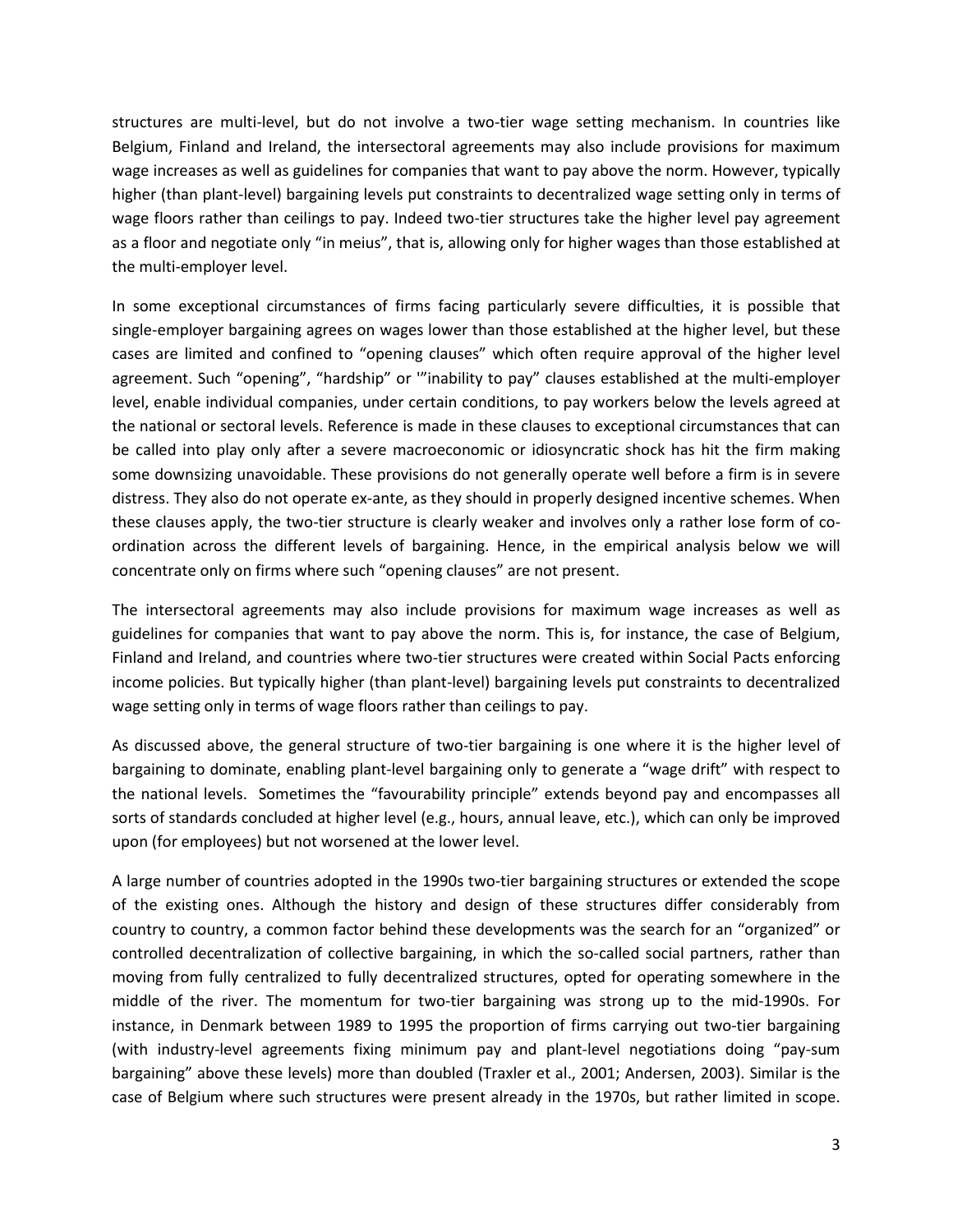The number of firms involved in both, industry and plant-level, agreements in Belgium increased tenfold from 1980 and the mid 1990s (Van Ruysseveldt and Visser, 1996). At the beginning of the New Millenium, two-tier bargaining structures were present also in Austria, Finland, Italy, the Netherlands, Norway and Sweden (Boeri et al., 2001).

Three forces played an important role in inducing greater decentralization in pay, and the emergence of two-tier structures. The first is product market competition related to import-penetration from low-cost of labor countries. This eroded rents to be split at the bargaining table, and increased the employment bias of centralized wage setting, which cannot negotiate over firm-level employment levels. The second factor was the so-called *great unbundling* of production along the value chain with large firms optimizing production in each individual plant, something that requires negotiating over everything, or relocating elsewhere entire phases of the production process. The third factor is relevant only for the Euro area countries: the common currency de facto decentralized even the most centralized wage structures by leaving national agreements void of an agent who can make commitments as to a targeted inflation rate. This feature of EMU is well illustrated by the evolution of collective bargaining in Italy.

Developments in Italy are particularly revealing as to the forces at play in the development of two-tier bargaining. In 1992 the automatic and nation-wide wage-indexation mechanism (Scala Mobile) was abolished and in 1993, the Italian government, national trade unions and employers' associations signed an income policy agreement aimed at reducing inflation in line with the Maastricht targets. National tripartite agreements were supposed to define wage increases preserving the purchasing power of workers assuming a targeted inflation rate (*tasso di inflazione programmata* or TIP). The 1993 agreement also allowed for local-level agreements, which should have linked more closely productivity and pay, as also requested by IMF conditionality during the 1992 external payments crisis. This secondlevel took off only among large firms. According to the results of an ad-hoc survey carried out by the national statistical office (Istat, 1999) on a representative sample of around 8,000 firms with at least 10 employees in both the manufacturing and service sectors, in 1995-96 firm-level bargaining involved around 10% of the firms surveyed and 40% of total workers. The majority of the workers covered by company-level collective bargaining was employed in manufacturing firms (73.4%), rather than in services (26.6%). Wage issues occupied the first place among bargaining topics in most of the agreements signed. Incentive pay schemes were bargained in 40% of total bargaining firms, with almost 60% of the total workforce involved. In the metal engineering industry, in particular, local-level bargaining took place in one out of five metal engineering firms and covered around 55% of total workers. Almost all of these firms bargained over wages and almost two out of three introduced some form of performance-related pay scheme. Evidence shows that the actual share of incentive pay in total wage has averaged 5-6% of the total gross wage (Casadio, 2003; 2009; Brandolini et al., 2007).

As shown by Figure 1, the percentage of firms doing two-tier bargaining in Italy is, however, steadily declining over time as more and more employers prefer to stick to the industry agreements without further bargaining at the plant-level.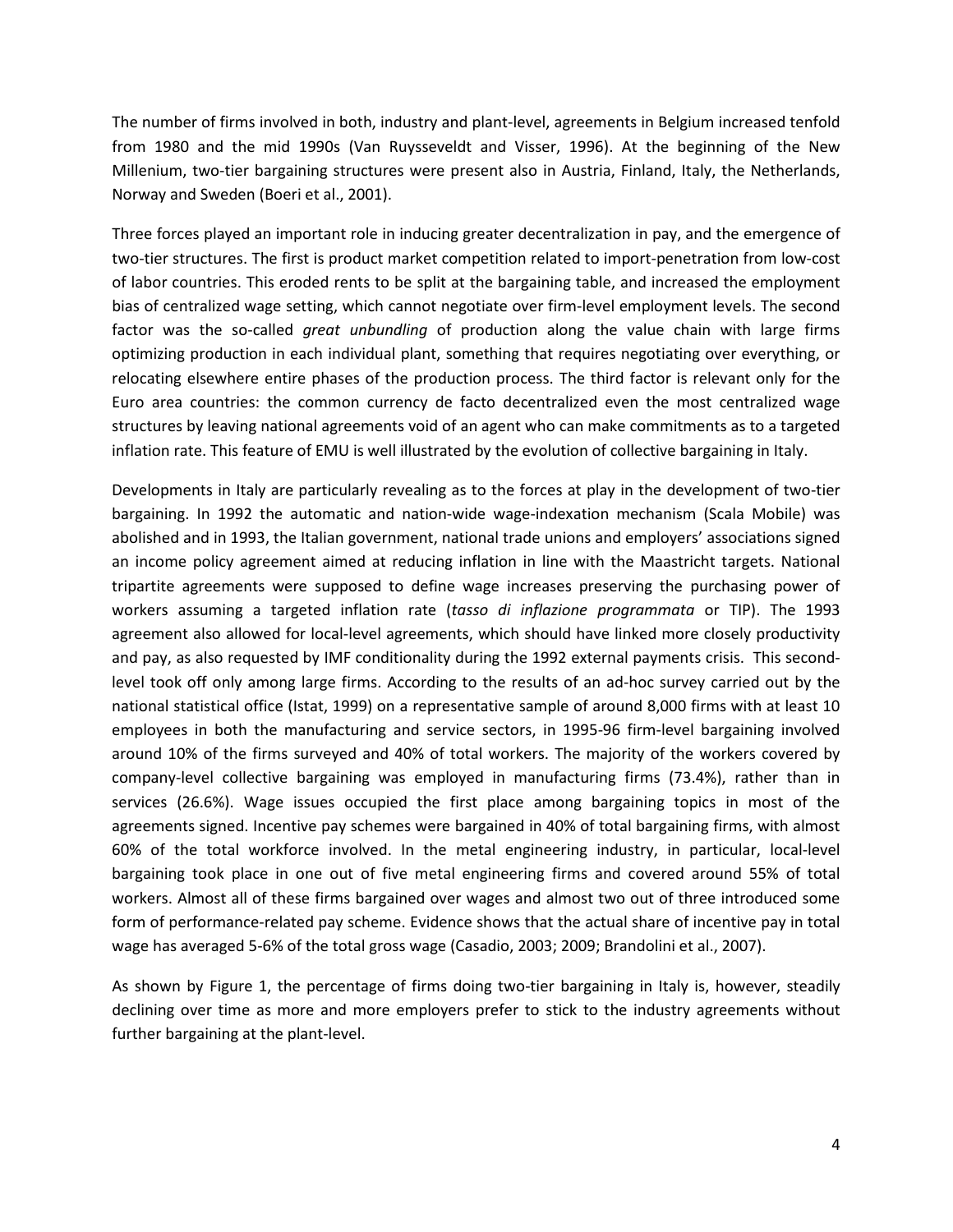

**Figure 1. Coverage of two-tier bargaining: Italy 1998-2006**

**Source: CNEL, 2007.**

#### **2. The scope of two-tier bargaining**

Due to its add-up properties, two-tier bargaining is not randomly allocated across firms. Only a fraction of firms adhere to the double structure and these firms are unlikely to be representative of the overall population of business units. In particular, participation of employers of firms operating at relatively low productivity levels is likely to be limited insofar as these firms cannot afford to pay workers above the national contractual minima. Unionisation is also important in selecting firms involved in two-tier structures as it is ultimately workers' organizations that have an interest in bargaining above national and sectoral minima while employers, in principle, can only lose out, at least in terms of wage costs.

Unfortunately most studies on collective bargaining confine themselves to analysing aggregate figures of coverage at different bargaining levels, overlooking the nature of participants in these bargaining structures. Some information as to the scope and nature of two-tier bargaining can be obtained from the ECB Wage Dynamics Network (WDN) Survey. This is an ad-hoc survey on wage and pricing policies at the firm level, covering 13 Countries (Austria, Czech Republic, Estonia, France, Greece, Hungary, Italy, Ireland, Lithuania, the Netherlands, Portugal, Slovenia and Spain). It is confined to middle-sized and large firms, as there is a minimum threshold scale for inclusion in the sample. Data were collected from the national Central Banks of the EU, under the coordination of the European Central Bank. Only data for the period from 2007 to 2009 are available to researchers and are provided as a cross-section. Table A1 in the Annex provides descriptive statistics on the main variables used in this study.

Figure 2 provides information as to the distribution of firms among collective bargaining levels in different countries. In particular, respondents were requested to state whether their firm "applies a collective pay agreement bargained and signed outside the firm (at the national, regional, sectoral or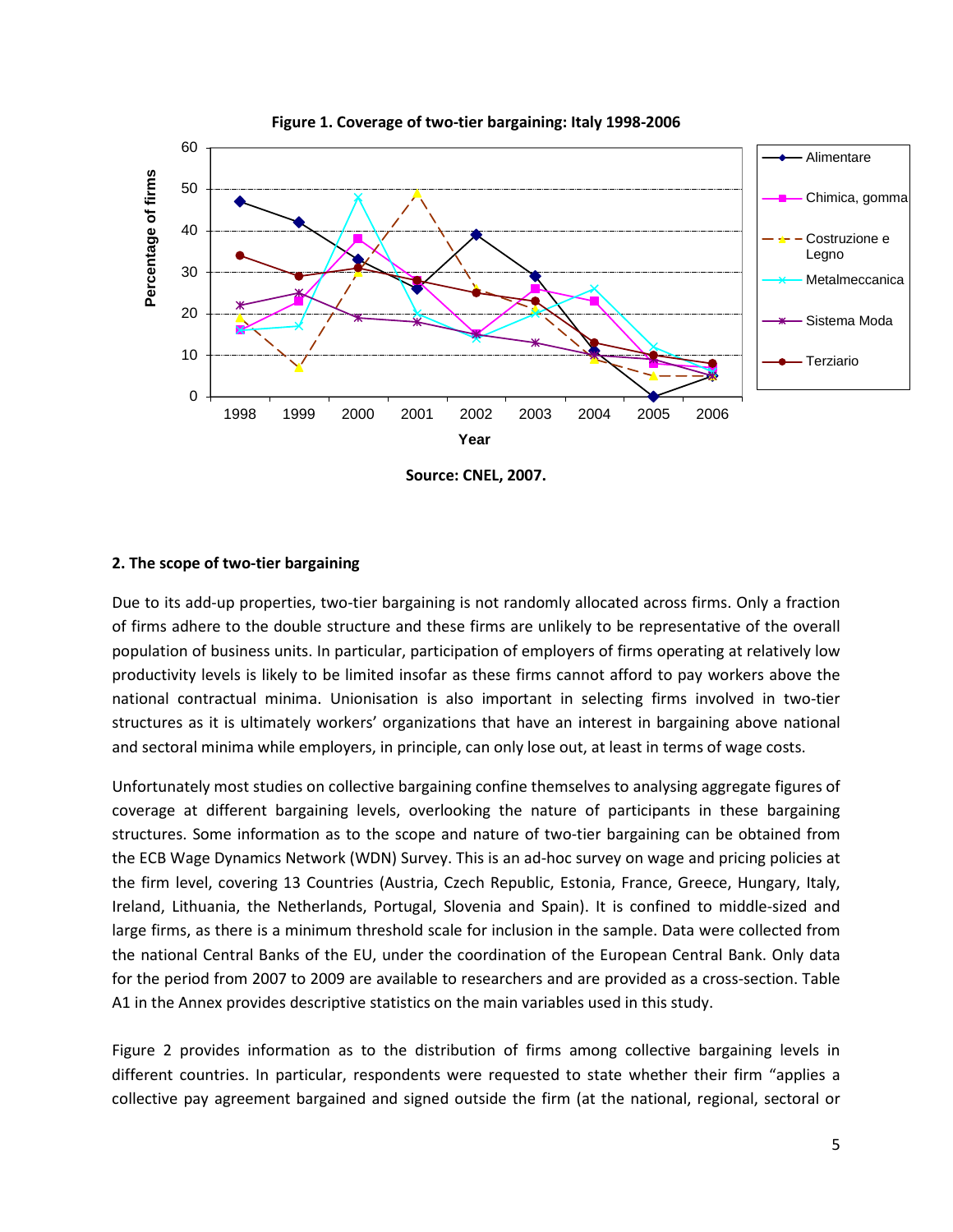occupational level)", and whether they also applied "a collective pay agreement signed at the firm level". Notice that emphasis is placed in the questionnaire on pay agreements rather than working conditions, hours, etc.. Thus, undoubtedly we are dealing with wage setting regimes.

Using this battery of questions, we classified firms according to whether they reported i) not to subscribe to any collective bargaining, ii) to be subject to agreements from multi-employer bargaining, iii) to carry out plant-level bargaining and iv) to be subject to both, centralized (national or industrylevel) and plant-level bargaining. Clearly, iv) is a subset of either ii) and iii) and the four groups do not add up to 100%. Notice that firms stating to have opted out from multi-employer bargaining<sup>2</sup> are classified as either type i) or iii).

As Figure 2 shows, two-tier bargaining is significant in 7 countries out of 13 (France, Italy, Ireland, Greece, Czech Republic, Portugal and Austria, listed in terms of decreasing coverage of two-tier structures). Firms with two-tier bargaining are larger than the average, hence the share of employees under this bargaining regime is even higher ranging between 10 (in Portugal) and 70 per cent (in France) of total dependent employment. Importantly, the share of firms doing two-tier bargaining in several countries is very close to the share of firms doing plant-level agreements, suggesting that decentralized bargaining is generally allowed therein only insofar as it is complementary to national or sectoral bargaining within a two-tier structure.





Source: WDN database

<span id="page-7-0"></span> $2$  We only know the number of firms opting-out in the different countries. No information about their characteristics is available. Opting-out is significant in the Czech Republic (involving 5% of firms) and Ireland (36%).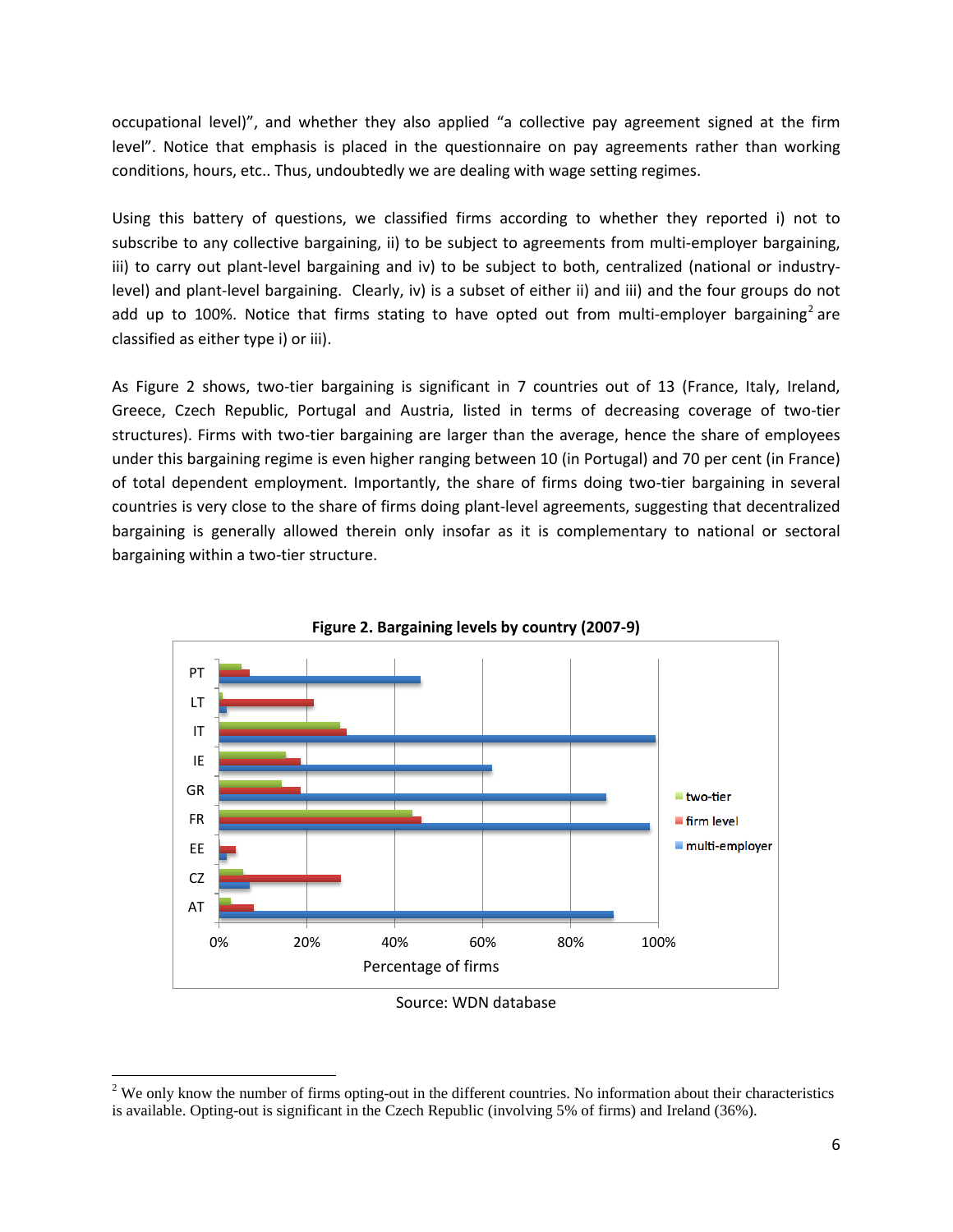Limited to the 7 countries with two-tier bargaining, it is also possible to characterize which firms cumulate centralized and decentralized wage setting. Two-tier bargaining seems to be particularly relevant in manufacturing (Fig. 3), which is consistent with it being a reaction to competitive pressures for a greater decentralization in wage setting. However, two-tier structures are relevant also in nonmarket and financial services perhaps because of the higher union densities observed in these sectors.







**Figure 4. Levels of Bargaining by size of firms (countries with two-tier bargaining)**

Source: WDN database

Source: WDN database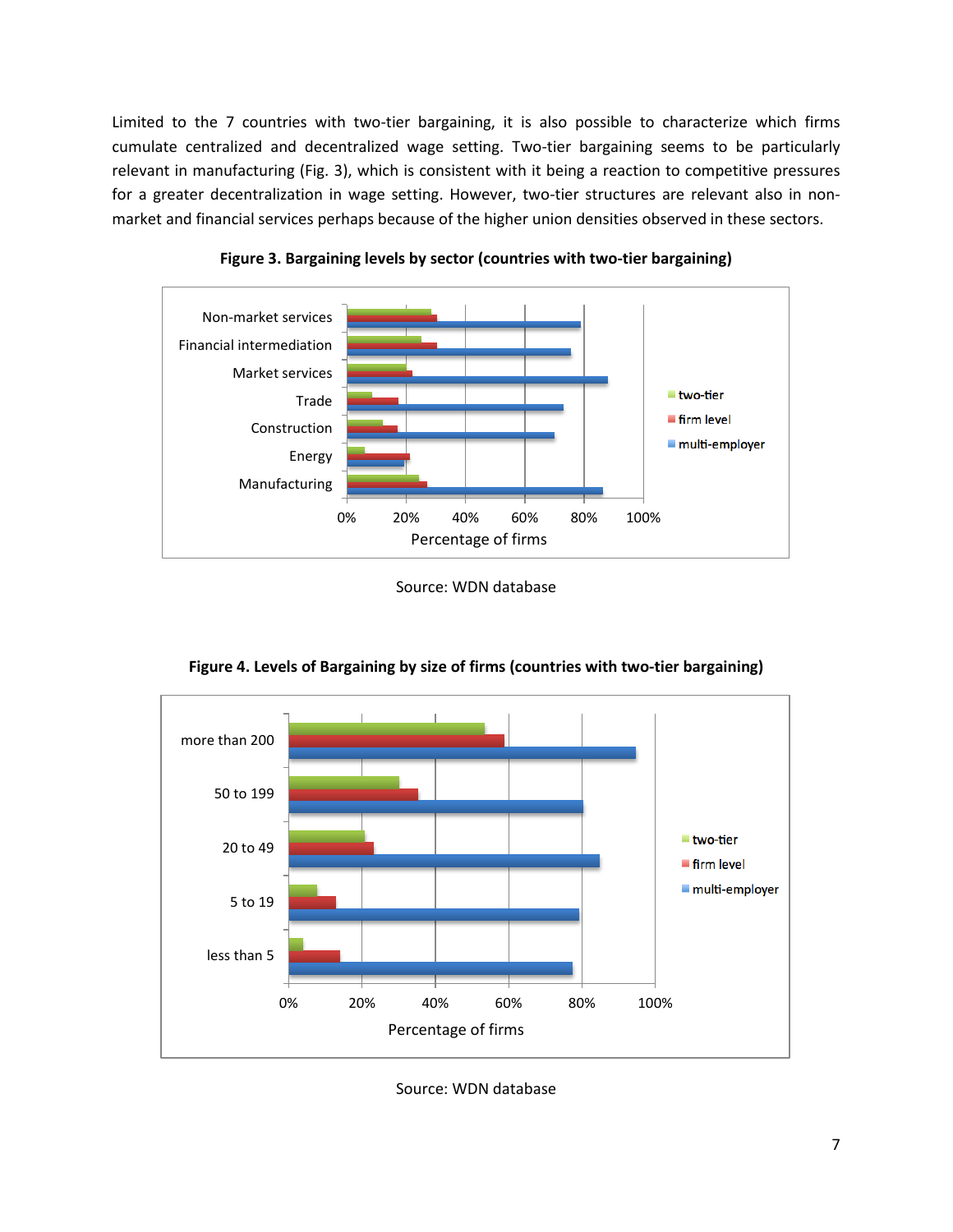Two-tier bargaining is concentrated in large firms (Figure 4). This can be explained by the fact that small firms are not unionized or, in any event, unions are not sufficiently strong to impose a second level of bargaining in addition to the national agreements, and employers have no incentives to sit at a decentralized bargaining table when it can only add to the wage scale imposed by higher levels of bargaining.

#### **2.1 What does theory predict**

Before characterizing the distinctive features of two-tier with respect to either fully centralized or fully decentralized bargaining, it may be useful to consider the key predictions of economic theory as to the outcomes of different levels of collective bargaining.

At the multi-employer level only a *right-to-manage* (RTM) structure of collective bargaining can be operated which negotiates over wages leaving the task of choosing employment (and hours) levels to individual employers. This means that employment is not involved in the bargaining, and hence the employment level reads out by taking the quantity of labor in correspondence to any contractual wage along the demand curve of firms. Multi-employer bargaining rules out wage and employment outcomes that could improve the situation of at least one bargaining agent without reducing the welfare of the other agent. In other words, multi-employer bargaining is inefficient in Pareto terms because it prevents the trading of wages *and* employment outside the demand curve.

Graphically, the RTM equilibrium is described in Figure 5 as being along the segment AM, depending on the relative bargaining power of unions and employers' organizations. When unions have a monopoly power over wage setting, the equilibrium is at point M. Conversely when all bargaining power is on firms, the equilibrium is at point A, where the wage equates the reservation wage of the representative worker.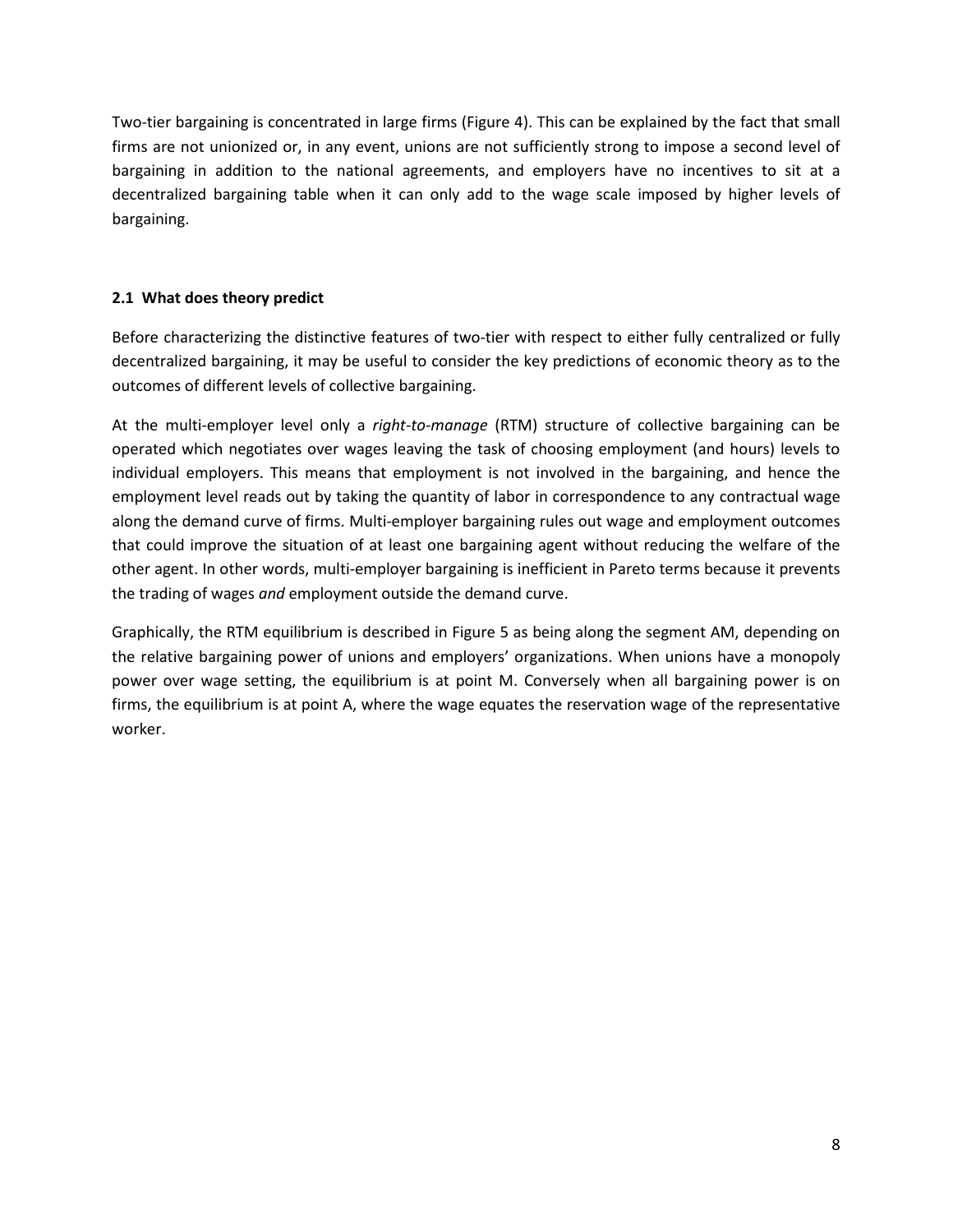#### **Figure 5.**



**Right-to-manage, efficient bargaining and two-tier bargaining**

Single-employer bargaining allows for *efficient contracts* (McDonald and Solow 1981; McCurdy and Pencavel 1986; Ashenfelter and Brown 1986), that is, outcomes of collective bargaining involving both wages and employment. These agreements can only be signed at the plant level. Considering that workers are risk-averse, these contracts will involve more employment and lower wages than outcomes of bargaining over wages only. The "contract curve" defining the range of potential outcomes of efficient bargaining is given by the dotted line AB. While the unions achieve higher levels of utility for their members by moving to the northeast of the figure, profits are increasing at lower wage levels. Hence the position along this contract curve depends on the relative bargaining strengths of the two parties. The stronger the bargaining power of workers, the closer will be the outcome to A. Conversely, the stronger the power of the employer, the closer to B will be the bargaining outcome.

Notice that in an efficient bargaining system, a higher bargaining power of unions no longer implies less employment. Quite the opposite, higher levels of employment are attained by single-employer bargaining than at any other outcome in a multi-employer, right-to-manage, regime. Only the lowest employment level of the contract curve can be attained under a right-to-manage structure at B, which corresponds to the competitive equilibrium outcome, attained when unions have no bargaining power at all. Finally, the length of the contract curve (the length of the segment BA) depends on the extent of the rents that can be split between employers and workers. The stronger the competition in product markets, the shorter is the contract curve.

Two-tier bargaining in this context can be represented as a wage floor imposed by multi-employer bargaining on single-employer bargaining, e.g., a constraint preventing to negotiate wages below the level established at the national, sectoral or regional level. This constraint clearly reduces the scope of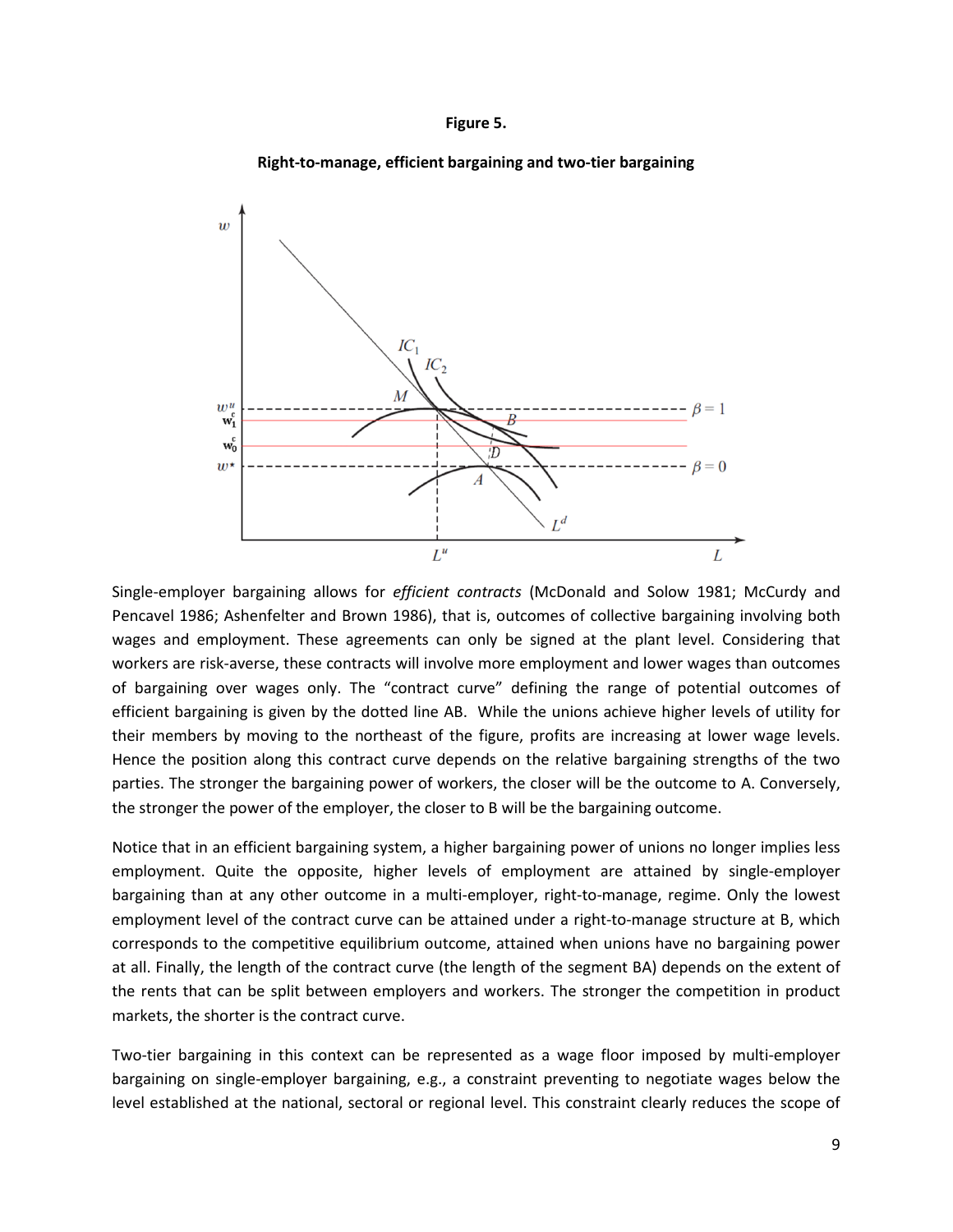plant-level bargaining, as the relevant range of efficient outcomes that can be pursued at the plant-level is shrinked (e.g., when the wage floor is at  $w_0^{\ c}$  , the relevant contract curve is no longer AB, but DB). If the floor is sufficiently high (say at  $w_1^c$ ), no locus along the contract curve is attainable, which means that there are no Pareto improvements allowed by decentralized bargaining. The latter can only improve the situation of one bargaining party, the unions, making the employer worse-off. If the plantlevel union is sufficiently strong, it may force the employer to increase employment without cutting wages, inducing a decline in profits. Otherwise plant-level negotiations will not depart from the outcomes of higher (multi-employer) bargaining levels.

#### **2.2. Evidence on microeconomic wage and employment adjustment**

The above theoretical framework can be useful in evaluating micro-level bargaining outcomes under different regimes. We expect pure plant-level bargaining to trade quantity (employment) and price (wage) concessions, and fully centralized bargaining to trade only over prices, according to a RTM structure. Thus, when a firm is hit by a negative shock, an employer who has to cut labor costs and operates in a centralized regime, will mostly react by reducing employment, while a firm operating in a fully decentralized regime has more options available, as it can also bargain over wage reductions that could preserve employment levels. Firms in two-tier structures may face the same constraints than under fully centralized systems if the wage floors are sufficiently high or have, in any event, smaller margins of adjustments than firms operating under fully decentralized regimes. Thus, we expect both the scope of bargaining and the way firms react to shocks to differ substantially across the three bargaining regimes.

Unfortunately no detail is provided by the ECB survey as to the nature of bargaining at the different levels. In particular, there are no specific questions eliciting the scope of the contracts agreed upon at the national and at the plant level.

Some information, however, is available on firms' *potential* responses to adverse shocks. In particular, firms are asked about the main channel trough which labor cost reductions can be achieved. As the survey was carried out in the midst of the Great Recession, hypothetical bias is likely to be limited.

Before analyzing the answers to the ECB questionnaire, it is important to stress that, as documented in the previous section, firms are not randomly allocated across the different bargaining regimes. Hence, the correlations that we observe between firms' adjustment to shocks and bargaining regimes may simply capture a correlation between these characteristics and the way firms react to shocks. In order to gauge how serious is this problem of heterogeneity, in section 3 (and in the Annex) we provide some multivariate regressions controlling for the factors (country, sector, size) that are likely to play a key role in allocating firms across bargaining regimes. A more serious problem is one of causality. Firms may have some leverage in the choice of the bargaining level, hence endogenous sorting of firms in the different categories stands on the way of causal inferences. Given that we only have a cross-section, there is not an easy way-out to this problem, and the comments below are indeed in the spirit of correlation analyses.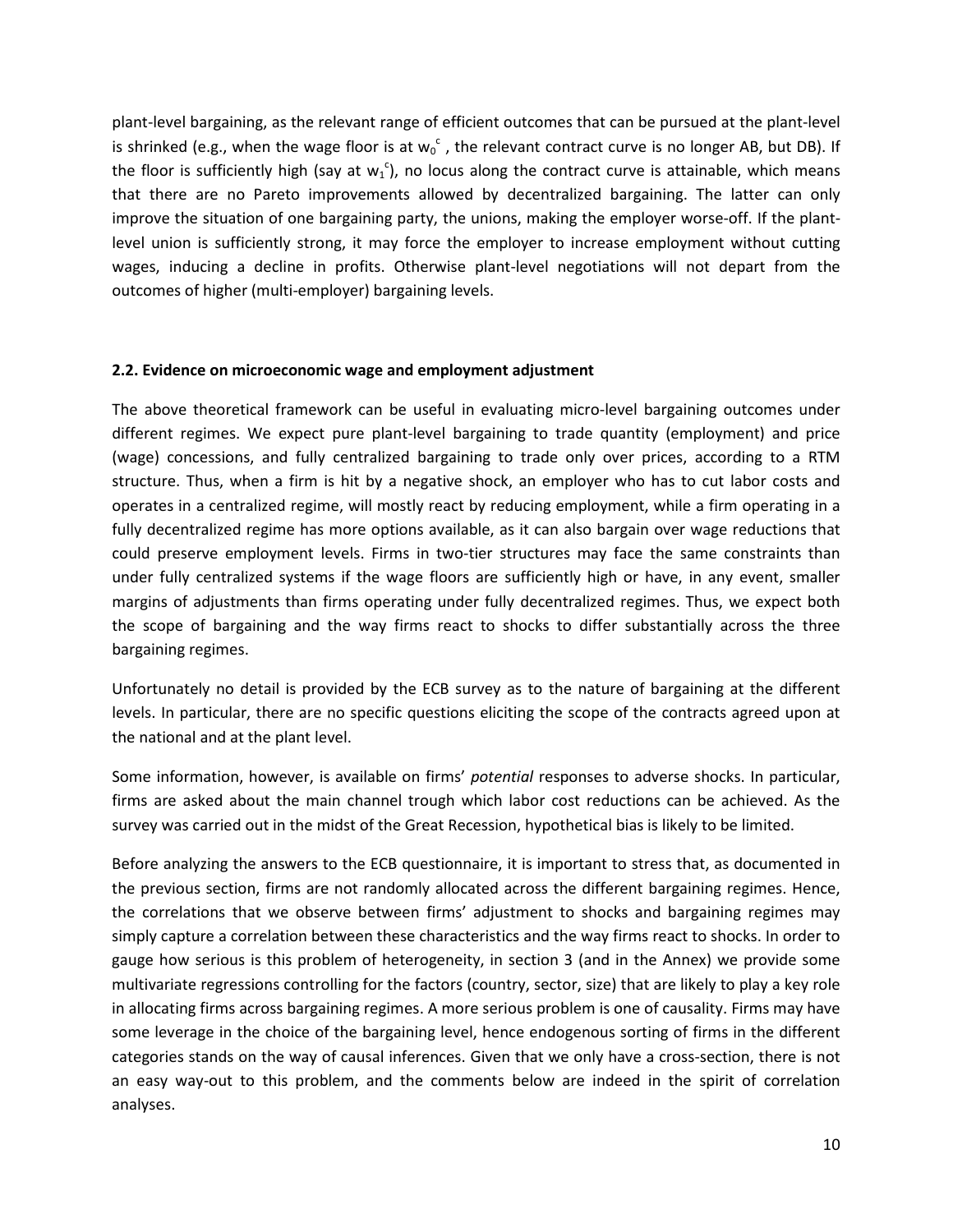With the above caveats in mind, Figure 6 displays the percentage of firms stating to have reduced hours, the base wage, bonuses or employment (notably workers with temporary contracts or permanent contracts), according to the bargaining regime they belong to. Three messages delivered by these distributions are particularly relevant. First, a very few firms reduce individual pay either by cutting the base wage or by reducing bonus payments. Unsurprisingly the proportion of firms following this route is higher among firms that do not carry out any collective bargaining, but even in this case the extent of pay cuts is fairly limited (probably because of the incentive and workers' morale reasons investigated by the extensive literature explaining why wages do not fall during recessions<sup>[3](#page-7-0)</sup>). Second, it is mainly firms carrying out plant-level bargaining that reduce hours as opposed to employment or pay: three firms out of four bargaining at the plant level adjust mainly along the intensive margin, compared to less than 20 per cent in the other cases. Third, conditional on cutting employment, there does not seem to be a bias against temporary employment of plant-level with respect to two-tier bargaining. Actually, the proportion of firms declaring to have reduced the number of temporary workers is about twice as large as the proportion of firms stating that they have cut permanent contracts in two-tier bargaining firms, while this discrepancy is not present in firms bargaining only at the plant level. In other words, there does not seem to be a strong bias in favor of the "insiders" of plant-level vs. two-tier bargaining. If anything, the opposite is true.



#### **Figure 6. Strategies to cut costs depending on bargaining level**

Source: WDN database

 $\overline{\phantom{a}}$ 

<span id="page-12-0"></span> $3$  See Bewley (1998) for a survey of the earlier literature.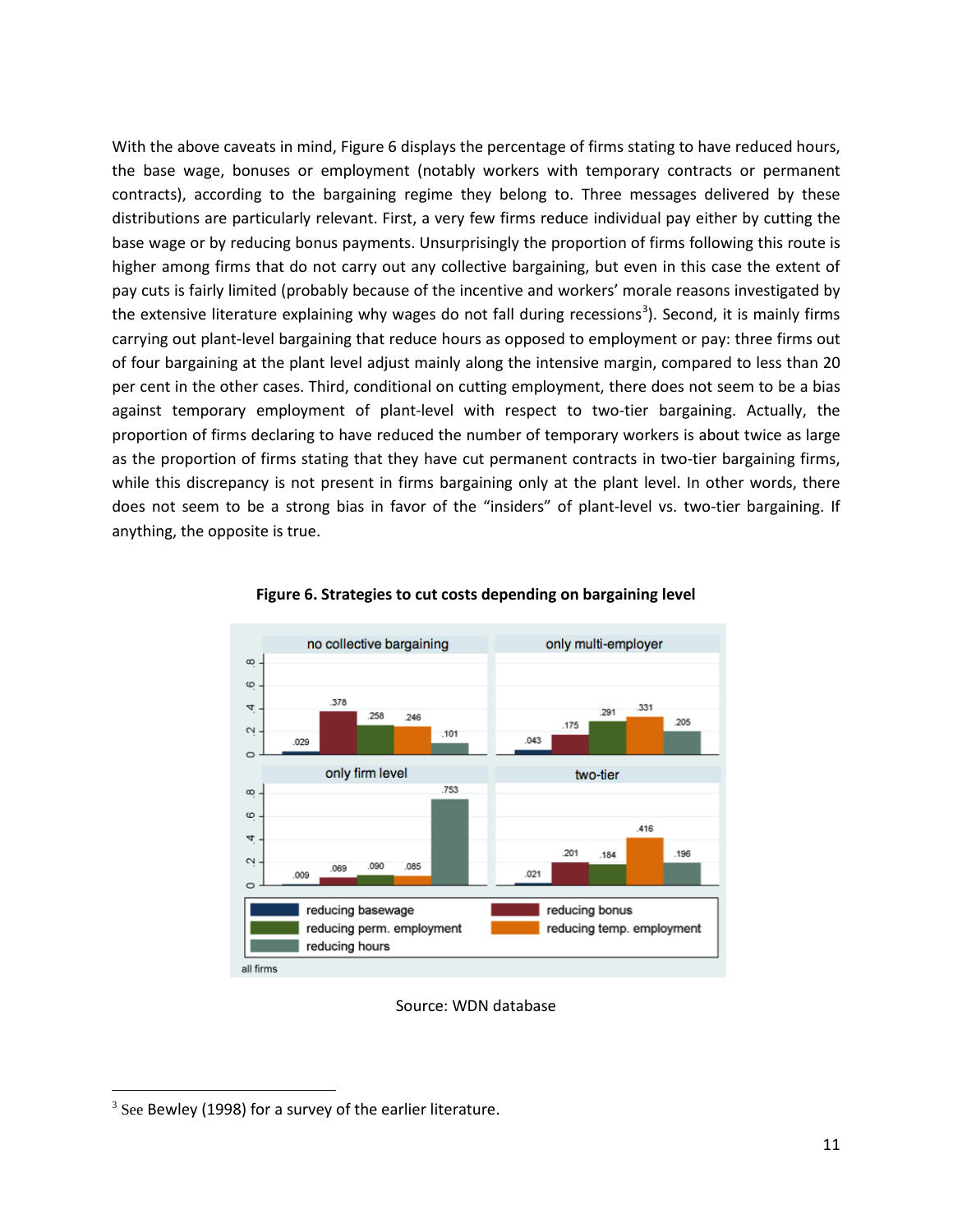#### **2.3 Evidence on the level and structure of pay**

A large body of empirical literature on the relationship between levels of bargaining and wages suggests that single-employer bargaining induces higher level of pay than centralized bargaining (Cardoso and Portugal, 2006; Dell'Aringa and Lucifora, 1994; Hartog et al., 2002; Palenzuela and Jimeno, 1996; Rycx, 2003). This finding is rather puzzling as, in principle, bargaining over both wages and employment should trade lower wages with higher employment levels when workers are risk-averse (Boeri and vanOurs, 2013).

A possible explanation for this puzzle is that this empirical literature does not generally disentangle twotier bargaining structures from fully decentralized systems, pooling together firms with only plant-level agreements and units bargaining at the plant level only above multi-employer wage floors. Thus, it is possible that these studies capture the wage drift of two-tier structures with respect to national agreements.

Unfortunately, our survey does not provide data on average wages at the firm-level. We only know the proportion of total costs associated to labor costs. Significantly, this proportion is higher in firms undergoing two-tier bargaining, with respect to firms with only plant-level or only national bargaining (Figure 7). Moreover, this result survives when we control for country, sector and size (Table 1). Tables A2 and A3 in the Annex provide details on the full set of regressors and display results also when the two-tier bargaining regime is interacted with the relevant country dummies. This shows that the effect is common to all countries with a two-tier bargaining structure.

|                         | Labor cost (%)                         |  |  |  |  |
|-------------------------|----------------------------------------|--|--|--|--|
| multi-employer 0.021*** |                                        |  |  |  |  |
|                         | (0.020)                                |  |  |  |  |
|                         | firm level $-0.021***$                 |  |  |  |  |
|                         | (0.015)                                |  |  |  |  |
|                         | two-tier $0.041***$                    |  |  |  |  |
|                         | (0.000)                                |  |  |  |  |
|                         | Constant 0.481***                      |  |  |  |  |
|                         | (0.000)                                |  |  |  |  |
|                         |                                        |  |  |  |  |
| Country dummies YES     |                                        |  |  |  |  |
| Sector dummies YES      |                                        |  |  |  |  |
| Size dummies YES        |                                        |  |  |  |  |
| Observations 11,534     |                                        |  |  |  |  |
| Rsquared 0.152          |                                        |  |  |  |  |
| pval in parentheses     |                                        |  |  |  |  |
|                         | *** $p<0.01$ , ** $p<0.05$ , * $p<0.1$ |  |  |  |  |
|                         |                                        |  |  |  |  |

#### **Table 1. Incidence of labor cost on total costs**

Source: WDN database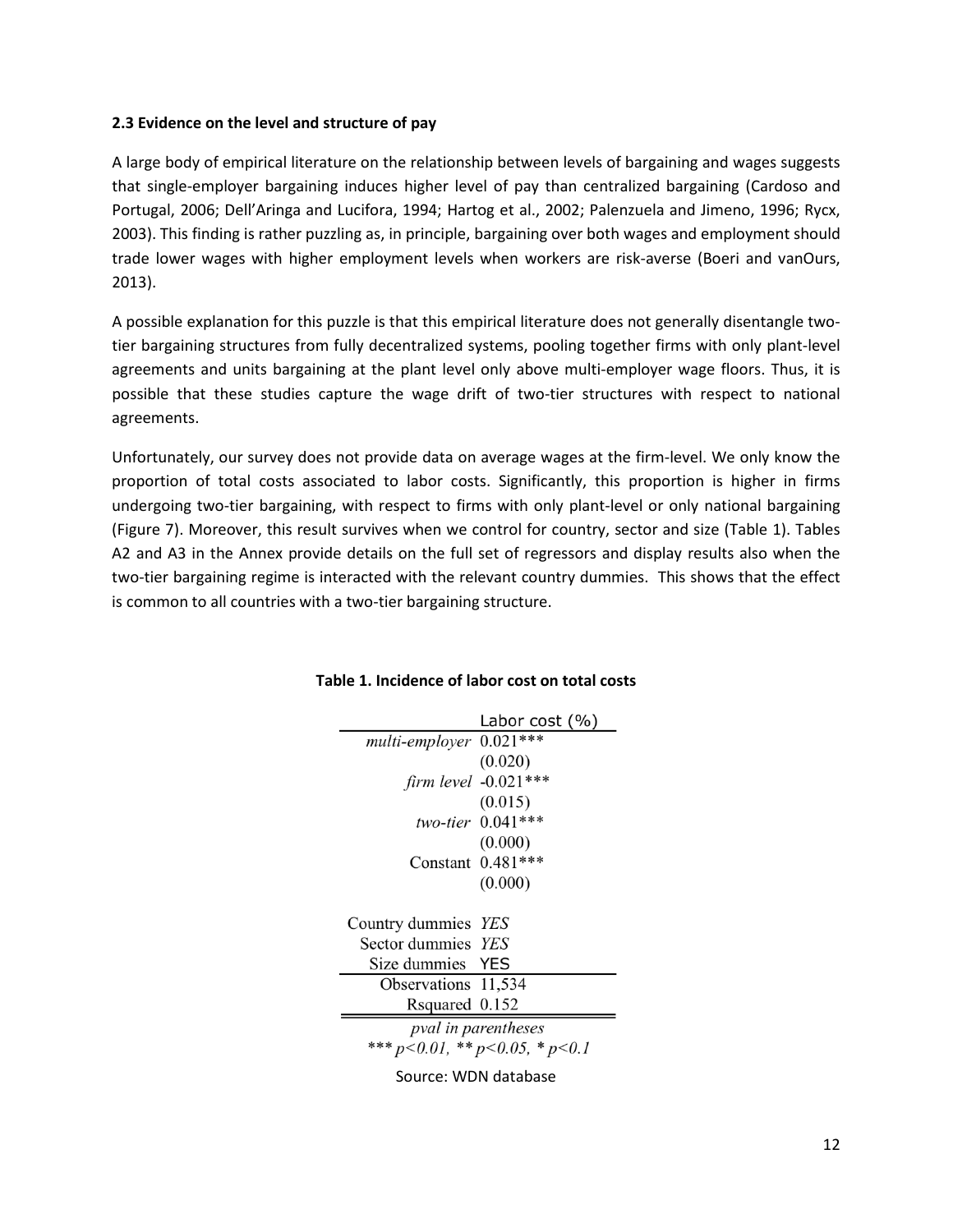

**Figure 7. Incidence of labor cost on total costs by bargaining level**

Notice further that the "peace clauses" that are often imposed at the local level are not operating within two-tier structures. Thus, higher wages in these two-tier regimes cannot be explained by rules de facto strengthening the bargaining position of workers, who can use informal conflict measures, like sick leave, just while employers cannot take industrial action (Holden, 1990).

Another interpretation for the higher pay in decentralized bargaining structures is that higher wages are a result of the increase in productivity associated with incentive schemes that can only be activated at the decentralized level. Table 2 provides information on the extent of the wage bill which is related to components of the remuneration in "compensations different from the base wage and usually linked to individual's performance", by bargaining regime. A two-tier structure seems to provide less performance-related pay (PRP) than all the other regimes. This is quite striking as two-tier regimes were, at least in principle, introduced to link more strictly productivity and pay. As shown by the second and third rows of Table 2, this relatively low contribution of productivity related pay to the total wage bill in firms operating under two-tier regimes is not due to the fact that there are less firms using PRP in this regime. The issue is that, those firms where PRP is enacted, allow for a lower proportion of pay to be related to productivity than under the other bargaining regimes. This role of the "intensive margin" in reducing PRP may be associated to the role played by the wage floors imposed by multi-employer bargaining in the context of two-tier structures (the shorter segment of the contract curve characterized in Section 2.1).

Source: WDN database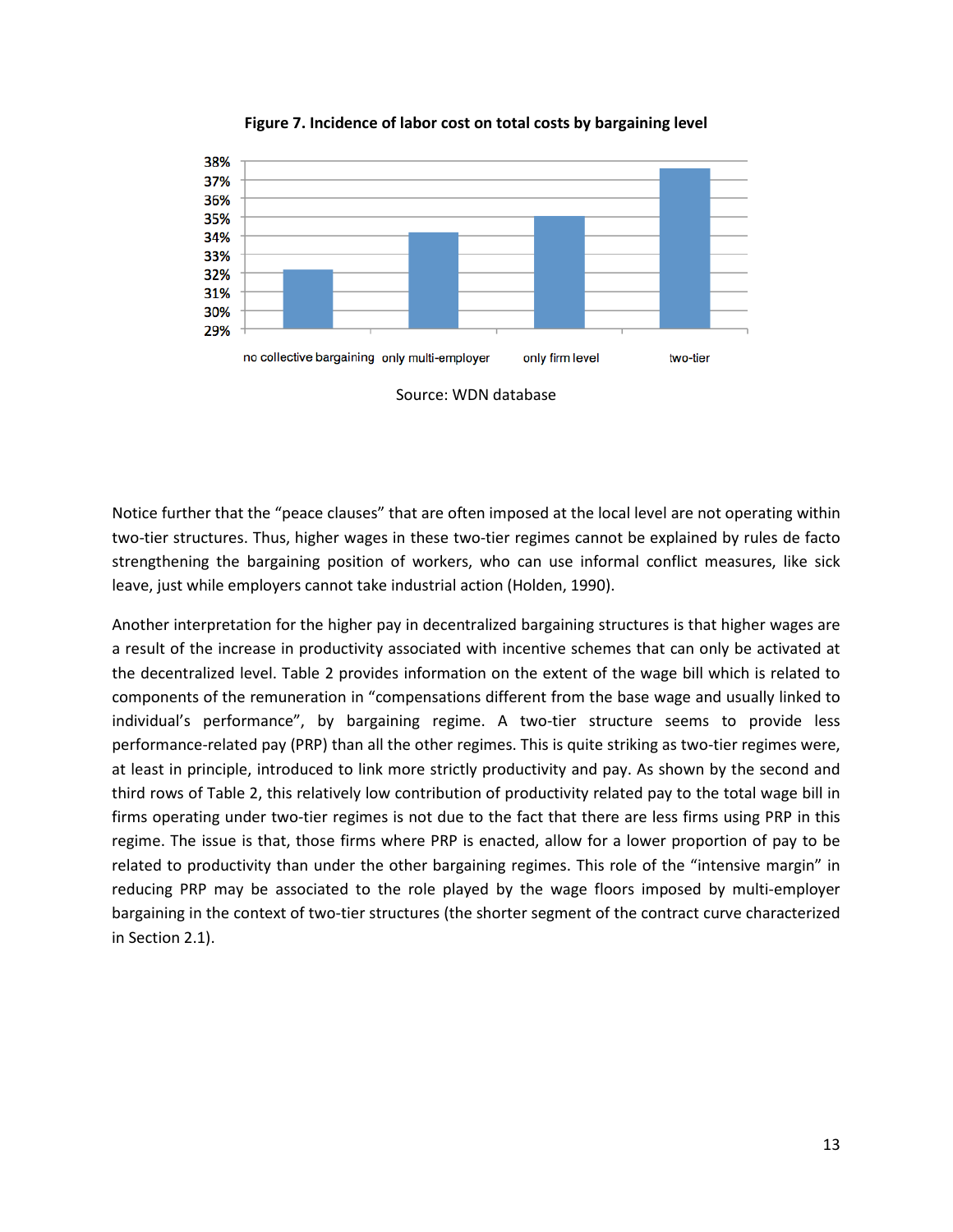|                                                                           | No collective<br>agreement | Only firm<br>level | Only multi-<br>employer | Two-tier |
|---------------------------------------------------------------------------|----------------------------|--------------------|-------------------------|----------|
| Av. share of the wage that is<br>performance related (overall)            | 13,9%                      | 12,6%              | 10,9%                   | 10,5%    |
| Percentage of firms paying PRP                                            | 72,2%                      | 76,6%              | 60.0%                   | 74,4%    |
| Av. share of the wage that is performance<br>related (firms that pay PRP) | 19,30%                     | 16,50%             | 18,20%                  | 14,10%   |

#### **Table2. Performance related payment by bargaining level**

#### Source: WDN database

Conditioning on some level of PRP being present (third row of Table 2), the proportion of performancerelated pay in total compensation is higher among firms undergoing national bargaining than in units with only plant-level or two-tier bargaining. This is likely to be related to the fact that PRP is allowed in centralized bargaining structures limited to sectors (or countries) in which there is a longstanding tradition of PRP. When we control for sector and country (see Table 3 below and Table 2A in the Annex for the interactions), it is indeed firms carrying out only plant-level bargaining that allow for a greater share of the compensation to be related to performance.

|                 | $(I)$ PROBIT                           | $(II)$ OLS        |
|-----------------|----------------------------------------|-------------------|
|                 | Firm pays                              | Share of the wage |
|                 | PRP                                    | that is PRP       |
| multi-employer  | $-0.157***$                            | 1.542**           |
|                 | (0.002)                                | (0.020)           |
| firm level      | $0.340***$                             | $2.628***$        |
|                 | (0.000)                                | (0.006)           |
| two-tier        | $-0.0572$                              | $-1.376$          |
|                 | (0.445)                                | (0.212)           |
| Constant        | 0.709***                               | 5.821             |
|                 | (0.000)                                | (0.224)           |
| Country dummies | <b>YES</b>                             | YES               |
| Sector dummies  | YES                                    | YES               |
| Observations    | 11,666                                 | 11,889            |
| Rsquared        | (pseudo) $0.130$                       | 0.127             |
|                 | pval in parentheses                    |                   |
|                 | *** $p<0.01$ , ** $p<0.05$ , * $p<0.1$ |                   |
|                 | $C = \{x_1, x_2, \ldots, x_n\}$        |                   |

#### **Table 3. Regression of performance related payment (PRP) on bargaining level**

Source: WDN database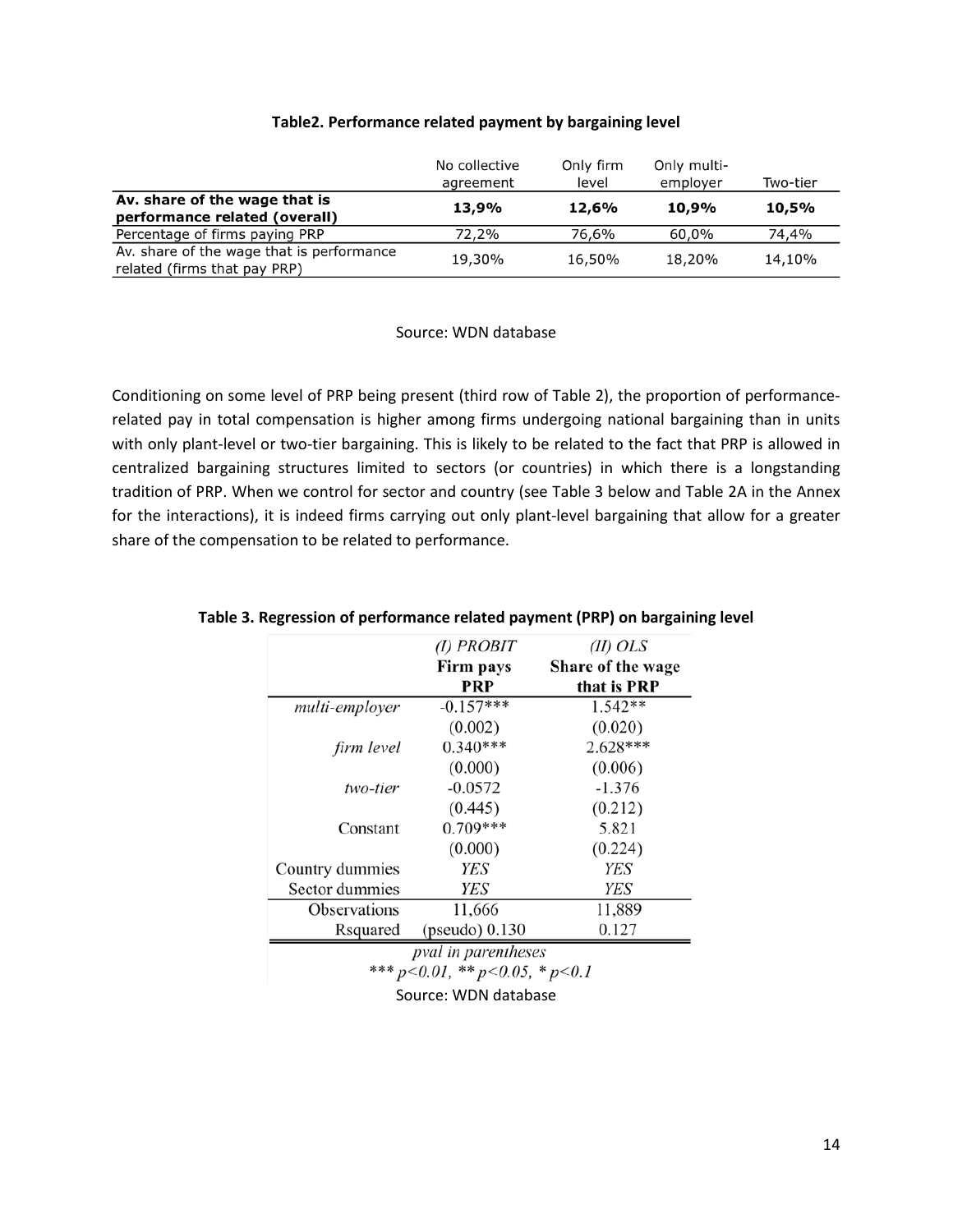#### **3. Macroeconomic properties of two-tier regimes**

Better data, notably panel data tracking developments before and after the take-off of the new bargaining structures, would be required to make causal inferences on the relationship between macroeconomic performance and bargaining structure, and possibly support informed evaluations of the stabilization properties of alternative collective bargaining regimes.

The literature on bargaining levels and macroeconomic performance, is regrettably based too often on cross-country regressions with a very few observations<sup>[4](#page-12-0)</sup>. This literature, as argued at the outset, does not theoretically and empirically consider two-tier structures. The obvious question is then: can two-tier bargaining structures cheat the trade-off between internalization of macroeconomic constraints and flexibility embedded in the hump-shaped (Calmfors and Driffill, 1998) relationship between performance and bargaining decentralization posited by this literature? Do they get the best or the worst of the two extreme bargaining structures?

To the extent that two-tier agreements take industry level bargaining as a wage floor, they can hardly promote wage moderation, e.g., in the context of income policy agreements. The evidence produced above suggests that two-tier structures are generally associated with a higher incidence of wages in the cost structure of firms. While we cannot rule out reverse causality (unions can force two-tier bargaining only in the firms in which workers' organizations are stronger), it is the design of two-tier bargaining which is intrinsically ill-suited for macroeconomic stabilization. National or industry level bargaining in two-tier regimes can only operate by fixing wage floors rather than wage norms not to be exceeded.

Clearly wage moderation is not something good or bad in its own right. It could improve competitiveness and import growth via foreign demand in stagnating EMU countries losing competitive grounds with respect to Germany and emerging economies. Figure 8 displays unit labor costs of countries with two-tier structures with respect to Germany since the beginning of the New Millenium. Portugal and Greece appear to have had a serious problem of external competitiveness well before the Eurozone crisis. France has been experiencing a widening trade deficit vis-à-vis Germany. The loss of external competitiveness is one of the sides of the coin of the economic decline of Italy. The Czech Republic has been growing at a significantly lower pace than the other Central and Eastern European countries coming from central planning. In these countries some wage moderation was warranted before the Great Recession.

 $4$  See Boeri and vanOurs (2013) and Driffill (2006) for a critical review of this literature.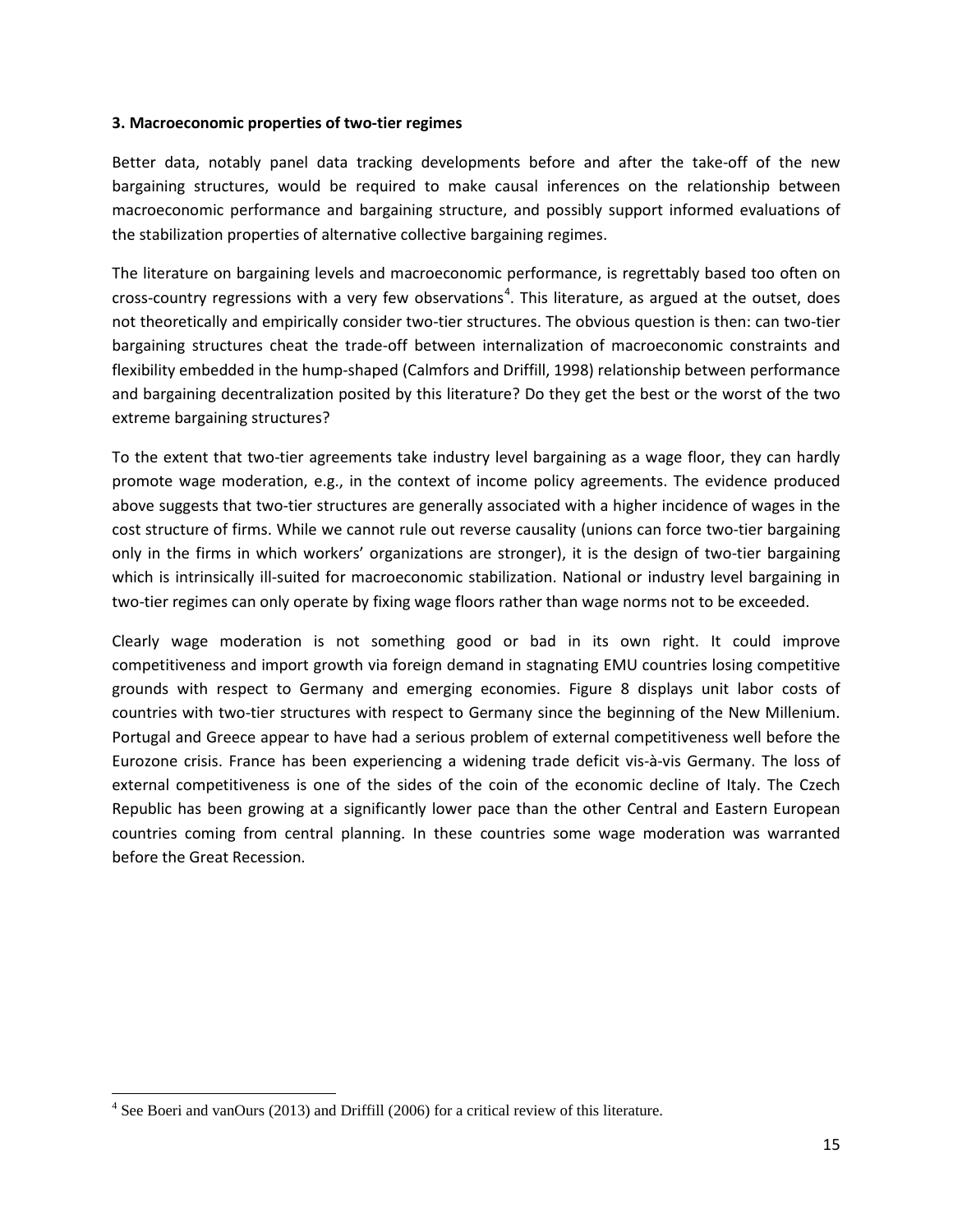

**Figure 8. Relative unit labour costs in Eurozone (Germany = 100)**

#### Source: OECD database

It is also questionable that two-tier bargaining can better cope with aggregate shocks to demand or productivity. A good property of bargaining in this case would be to allow for temporary cost reductions along the different margins, that is, hours, and wages, and not only employment. Our findings do not suggest that this happens in two-tier bargaining. In particular, hours and wage reductions are rarely associated with two-tier bargaining structures.

A standard argument in favor of decentralized vs. centralized bargaining structures is that plant-level agreements allow to link more closely productivity and pay. This should improve the allocation of labor by both providing better incentives within the firm and promoting reallocation of workers across firms. Productivity-related pay is also usually associated with a higher degree of worker satisfaction (Boeri, Lucifora and Murphy 2013). The evidence produced in this paper suggests, however, that PRP is likely to operate more in firms that carry out only plant-level agreements than in firms undergoing two-tier bargaining, as the latter is somewhat constrained by the wage floors adopted at higher bargaining levels. This contributes to explaining why PRP is not as widespread as one would think in light of its desirability for the employers and the degree of satisfaction expressed by the workers involved. There are no legal impediments to the adoption of performance related pay and in many countries these schemes are even encouraged by tax incentives.  $\frac{60}{1}$   $\frac{60}{1}$   $\frac{60}{1}$   $\frac{60}{1}$   $\frac{60}{1}$   $\frac{60}{1}$   $\frac{60}{1}$   $\frac{60}{1}$   $\frac{60}{1}$   $\frac{60}{1}$   $\frac{60}{1}$   $\frac{60}{1}$   $\frac{60}{1}$   $\frac{60}{1}$   $\frac{60}{1}$   $\frac{60}{1}$   $\frac{60}{1}$   $\frac{60}{1}$   $\frac{60}{1}$   $\frac{60}{1}$ 

The fact of the matter is that PRP in two-tier structures can only operate upwards. This, on the one hand, discourages employers from adopting it, and, on the other hand, may make this type of PRP more appealing to risk-averse workers, who may prefer the flat rate schemes imposed by centralized bargaining to remuneration packages offering even a significantly higher level of pay, on average, but at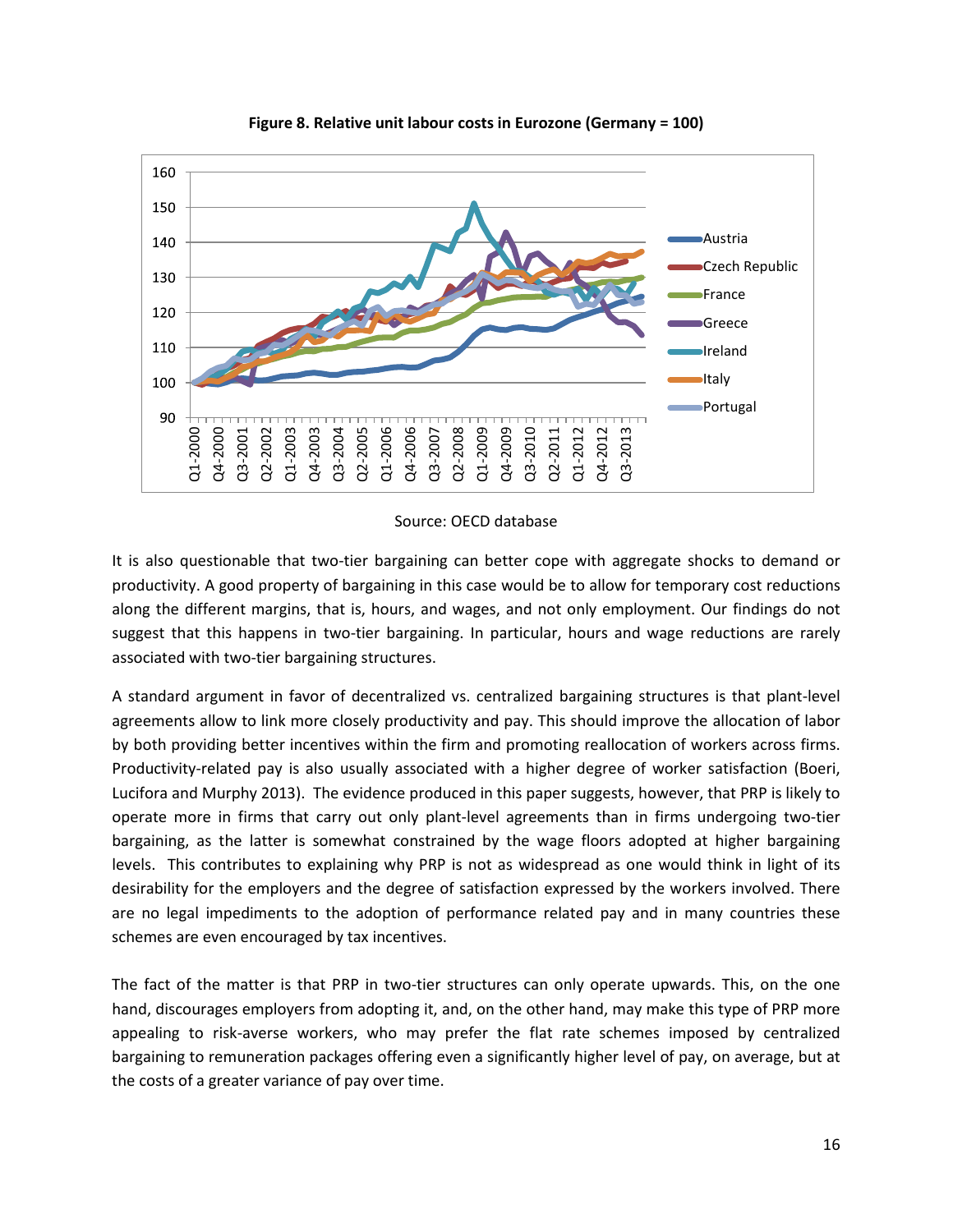At the same time, incentive schemes that cannot operate some, albeit marginal, reduction in pay levels, can be rather ineffective in inducing workers and teams to improve their productivity. This does not mean that PRP should exclude wage floors, but simply that some room for wage reductions in case of particularly bad performance is required for the incentive scheme to operate properly.

Positive effects on productivity can also be attained by promoting a better allocation of labor across firms, notably inducing more workers to go to high-productivity sites. This requires that bargaining structures should allow for wage differentials to operate inducing a more efficient allocation of labor. The ECB survey, as argued above, is not informative in this respect. Earlier empirical evidence as to the effects of different bargaining levels on earning differentials is mixed. Some authors (e.g., Hibbs and Locking, 1996, Rycx, 2003, Portugal, 2003) found that decentralized bargaining structures contribute to increase wage differentials, decompressing wage structures imposed by nationwide or sectoral bargaining. Others (e.g., Checchi and Pagani, 2004) instead observed a compression of wage structures associated with local bargaining. These conflicting results can be related to countervailing "betweenfirms" and "within-firm" effects of plant level agreements. While plant-level bargaining should increase wage differentials across firms, it may indeed induce more compression in the wage structure of each individual firm (Plasman et al, 2007). This may be because unions are generally in favour of egalitarian wage scales and psychological research suggests that sometimes pecuniary incentives within relatively small organizations have unintended consequences on work morale. Whatever the explanations for the limited wage differentials observed within firms in decentralized bargaining, two-tier structures are likely to limit also pay differentials across firms of the same sector, due to the common, industry-level wage floor.

An advantage of two-tier structures over fully decentralized regimes is that they make it easier the coordination of bargaining outcomes across firms, preventing Bertrand games that could potentially lead to align wages to the reservation wages of marginal workers. Single employer outcome may also face problems of implementation in presence of a plurality of workers' representation at the plant-level, as it may prove difficult to commit everybody to fulfilling the agreement. These problems of representation are, however, present also in two-tier structures whenever there is a plurality of unions at the bargaining table. They should be handled by properly regulating workers' representation and introducing truce clauses binding even the unions that have not signed the agreement.

#### **4. Final remarks**

Overall, the case for two-tier bargaining, at least in peripheral EMU countries struggling to recover external competitiveness, is not very strong. These structures tend to combine the rigidity in pay of centralized systems with a lack of consideration of macroeconomic constraints. They may be rationalized as an intermediate step towards a greater decentralization in wage setting, but there is considerable inertia in adjusting bargaining practices. To the extent that two-tier agreements become an immanent feature of industrial relations, they may leave wage setting stuck in the middle of the river. To the extent that the weakening of unions reduces the coverage of add-up bargaining, two-tier regimes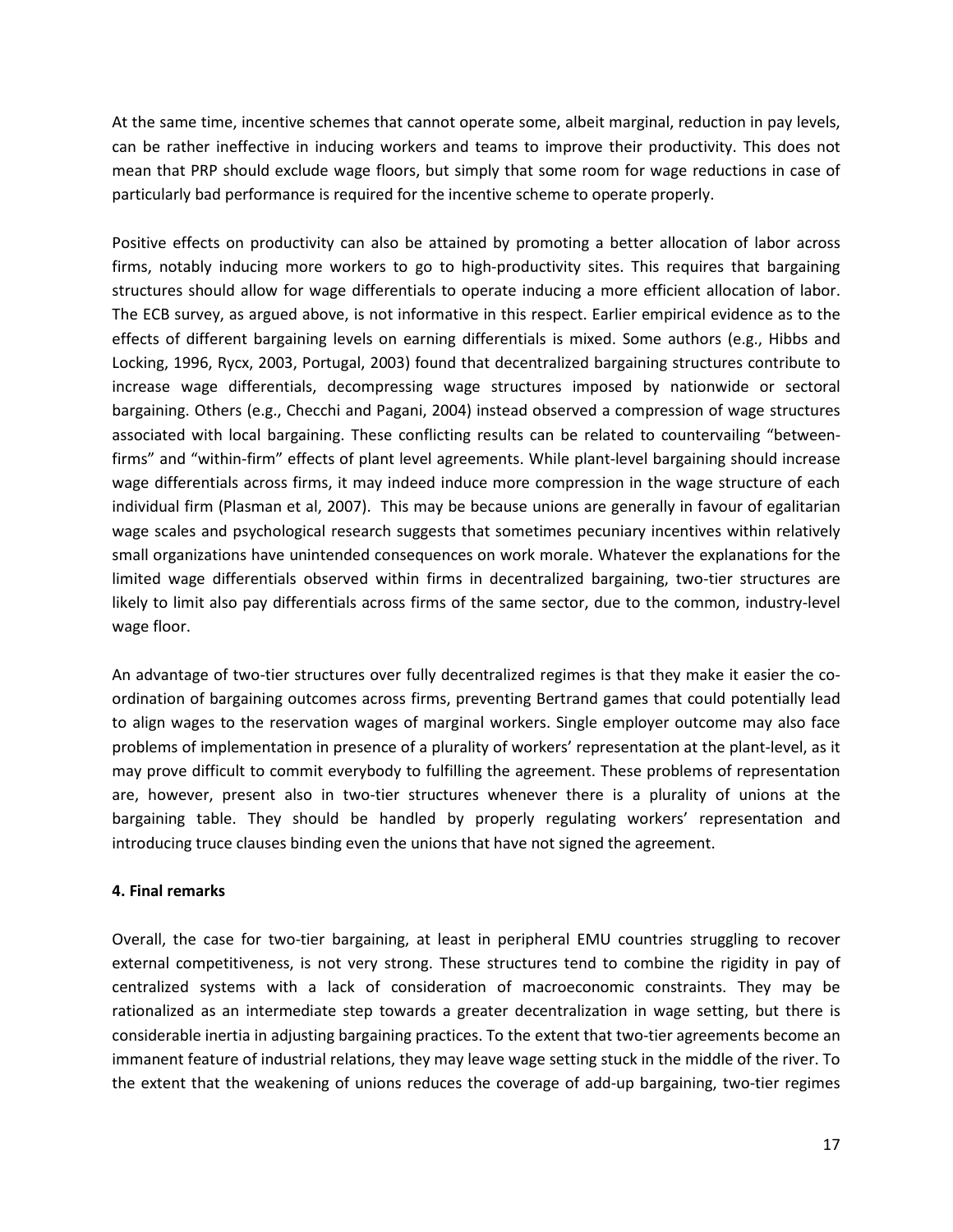may lead us back to fully centralized bargaining regimes or to a context where no collective bargaining at all takes place, as witnessed by the collapse of collective bargaining in Greece and Portugal .

Put it another way, some further reforms are warranted which could move industrial relations decidedly towards greater decentralization in pay, while leaving industry-level agreements effective only for those firms, mainly small firms, where plant-level bargaining does not take place. Encouragingly enough, the ECB-WDN survey suggests that even centralized bargaining can allow for a significant proportion of pay to be performance related. The lesson to be drawn from this result is that multi-employer agreements can also be signed, which impose wage *rules* (e.g., in terms of a given proportion of the increase in operational value added going to the workers) rather than wage *variations* to be applied uniformly to all firms, independently of their specific performance. Unfolding two-tier regimes into stand alone plantlevel bargaining outcomes where the favourability principle does not apply, and centralized agreements for the other firms, allowing for heterogeneous wage increases, could be a better way to reconcile microeconomic flexibility with macroeconomic stability than two-tier bargaining regimes.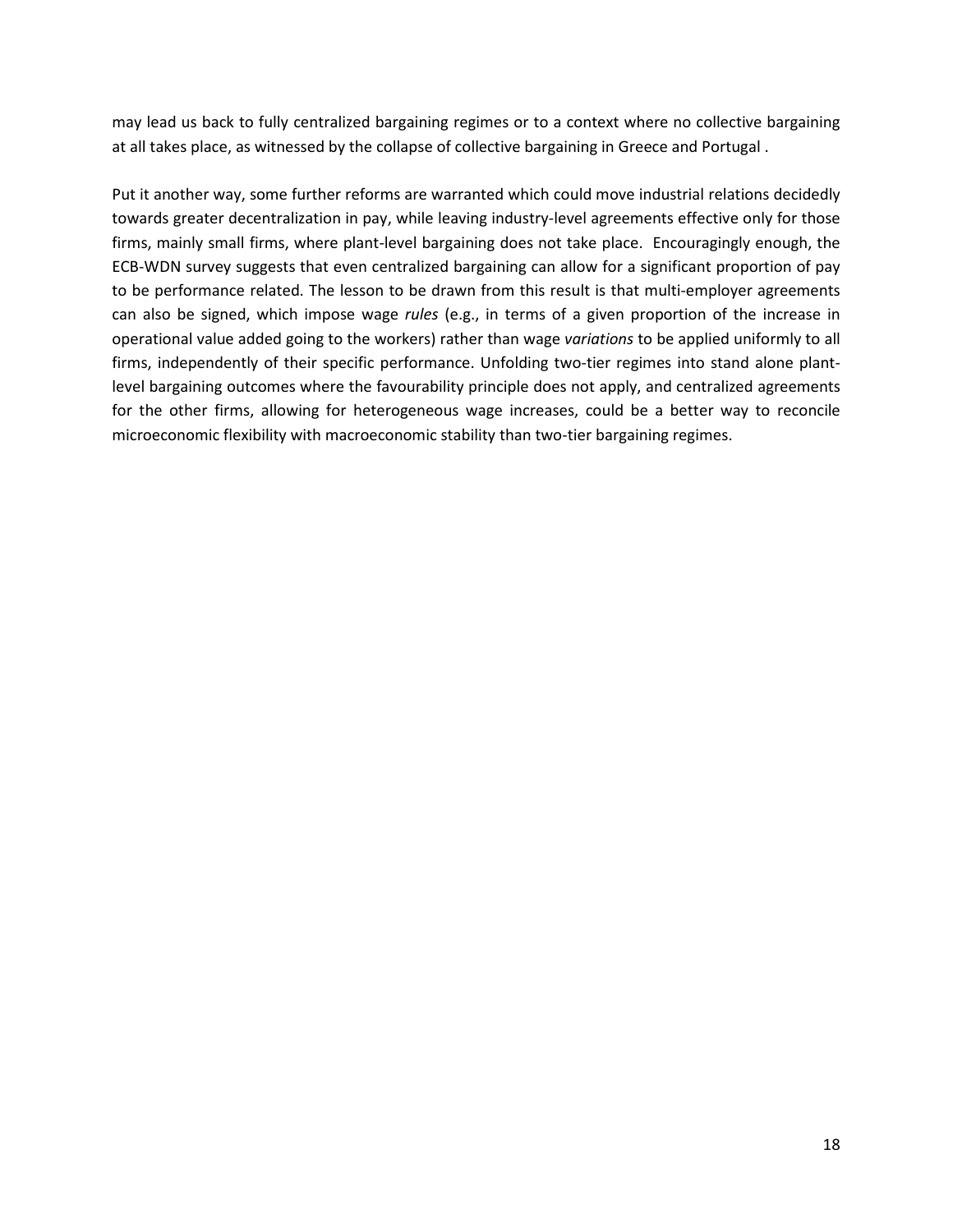#### *References:*

- 1. Ashenfelter, O., Brown, J.N., 1986. "Testing the Efficiency of Employment Contracts," Journal of Political Economy, University of Chicago Press, vol. 94(3), pages S40-S87, June
- 2. Bewley T., 1999. "Why wages don't fall during a recession", Harvard University Press
- 3. Boeri T. & van Ours j., 2013, "The Economics of Imperfect Labor Markets", Princeton University Press
- 4. Boeri T., Brugiavini A., and Calmfors L., 2001, "The Role of Unions in the Twenty-first Century: A Report for the Fondazione Rodolfo Debenedetti", Oxford University Press
- 5. Boeri T., Lucifora C., Murphy K., 2013, "Executive Remuneration and Employee Performance Related Pay, A Transatlantic Perspective", Oxford University Press
- 6. Brandolini A., Casadio P., Cipollone P., Magnani M. and Rosolia A., 2007. "Employment Growth in Italy in the 1990s: Institutional Arrangements and Market Forces," AIEL Series in Labour Economics, in: Nicola Acocella & Riccardo Leoni (ed.), Social Pacts, Employment and Growth. A Reappraisal of Ezio Tarantelli's Thought, edition 1, chapter 4, pages 31-68 AIEL - Associazione Italiana Economisti del Lavoro
- 7. Calmfors, L., Driffill, J., 1988. "Bargaining Structure, Corporatism and Macroeconomic Performance". Economic Policy 3 (6): 13–61
- 8. Portugal, P. and Cardoso, A. R., 2006. "Disentangling the Minimum Wage Puzzle: An Analysis of Worker Accessions and Separations," Journal of the European Economic Association, MIT Press, vol. 4(5), pages 988-1013, 09
- 9. Casadio P., 2003. "Wage formation in the Italian private sector after the 1992-93 income policy agreements," MPRA Paper 29396, University Library of Munich, Germany
- 10. Casadio, P., 2009, "Ruolo e prospettive della contrattazione aziendale integrativa: informazioni dall'indagine individui della Banca d'Italia", Rapporto per la commissione Carniti, Rome
- 11. Checchi D. and Pagani L., 2004. "The effects of unions on wage inequality. The Italian case in the 1990's," Departmental Working Papers 2004-29, Department of Economics, Management and Quantitative Methods at Università degli Studi di Milano
- 12. CNEL, Commissione dell'informazione (III), Monitor Lavoro, 2007. "Rapporto su lineamenti della contrattazione aziendale nel periodo 1998-2006."
- 13. Dell'Aringa C. & Lucifora C., 1994. "Collective bargaining and relative earnings in Italy,"European Journal of Political Economy, Elsevier, vol. 10(4), pages 727-747, December
- 14. Driffill J., 2006. "The Centralization of Wage Bargaining Revisited: What Have we Learnt?," Journal of Common Market Studies, Wiley Blackwell, vol. 44, pages 731-756, November
- 15. Hartog J. and Vijverberg W.P., 2002. "Do Wages Really Compensate for Risk Aversion and Skewness Affection?," IZA Discussion Papers 426, Institute for the Study of Labor (IZA)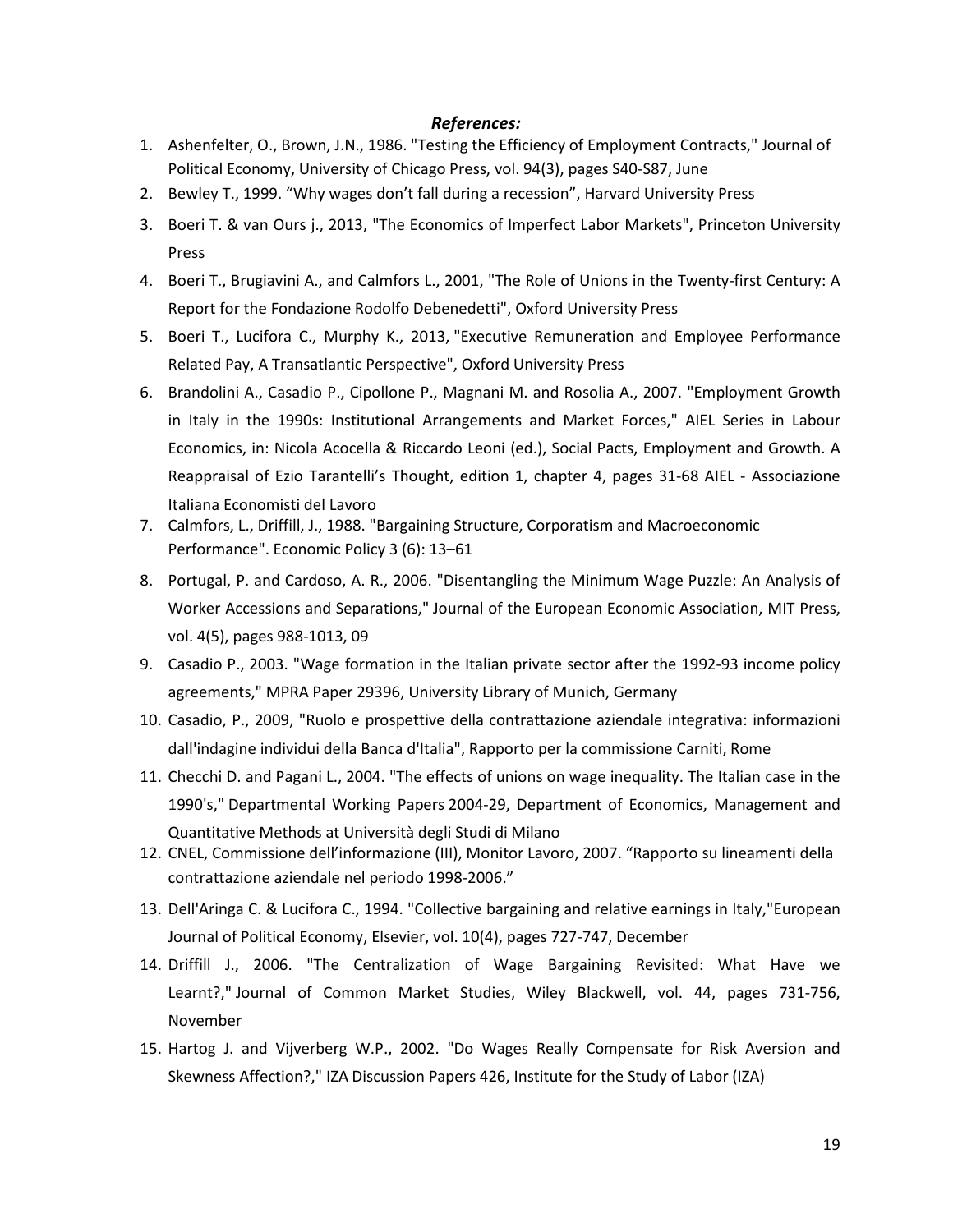- 16. Hibbs D. and Locking H., 1996. "Wage compression, wage drift and wage inflation in Sweden," Labour Economics, Elsevier, vol. 3(2), pages 109-141, September
- 17. Holden S., 1990. "Wage Bargaining, Nominal Rigidities and Inflation," Memorandum 27/1990, Oslo University, Department of Economics
- 18. McCurdy, T. E. and Pencavel, J. H., 1986. "Testing between Competing Models of Wage and Employment Determination in Unionized Markets," Journal of Political Economy, University of Chicago Press, vol. 94(3), pages S3-S39, June
- 19. McDonald, I. M., Solow, R.M., 1981. "Wage Bargaining and Employment," American Economic Review, 71(5), 896–908
- 20. Palenzuela D. & Jimeno J., 1996. "Wage Drift in Collective Bargaining at the Firm Level: Evidence from Spain," Annales d'Economie et de Statistique, ENSAE, issue 41-42, pages 187-206
- 21. Plasman R., Rycx F. and Tojerow I., 2007. "Wage differentials in Belgium: the role of worker and employer characteristics," Brussels Economic Review, ULB -- Universite Libre de Bruxelles, vol. 50(1), pages 11-40
- 22. Portugal, P. and Cardoso, A. R., 2006. "Disentangling the Minimum Wage Puzzle: An Analysis of Worker Accessions and Separations," Journal of the European Economic Association, MIT Press, vol. 4(5), pages 988-1013, 09
- 23. Rycx F.portuf, 2003. "Industry wage differentials and the bargaining regime in a corporatist country," ULB Institutional Repository 2013/787, ULB -- Universite Libre de Bruxelles.
- 24. Traxler G. and Byerlee D., 2001. "The Economic Effects of Collective Bargaining Coverage: A Cross-national Analysis," GURN report.
- 25. van Ruysseveldt J., Visser J., 1996, "Industrial relations in Europe: traditions and transitions", Sage Publications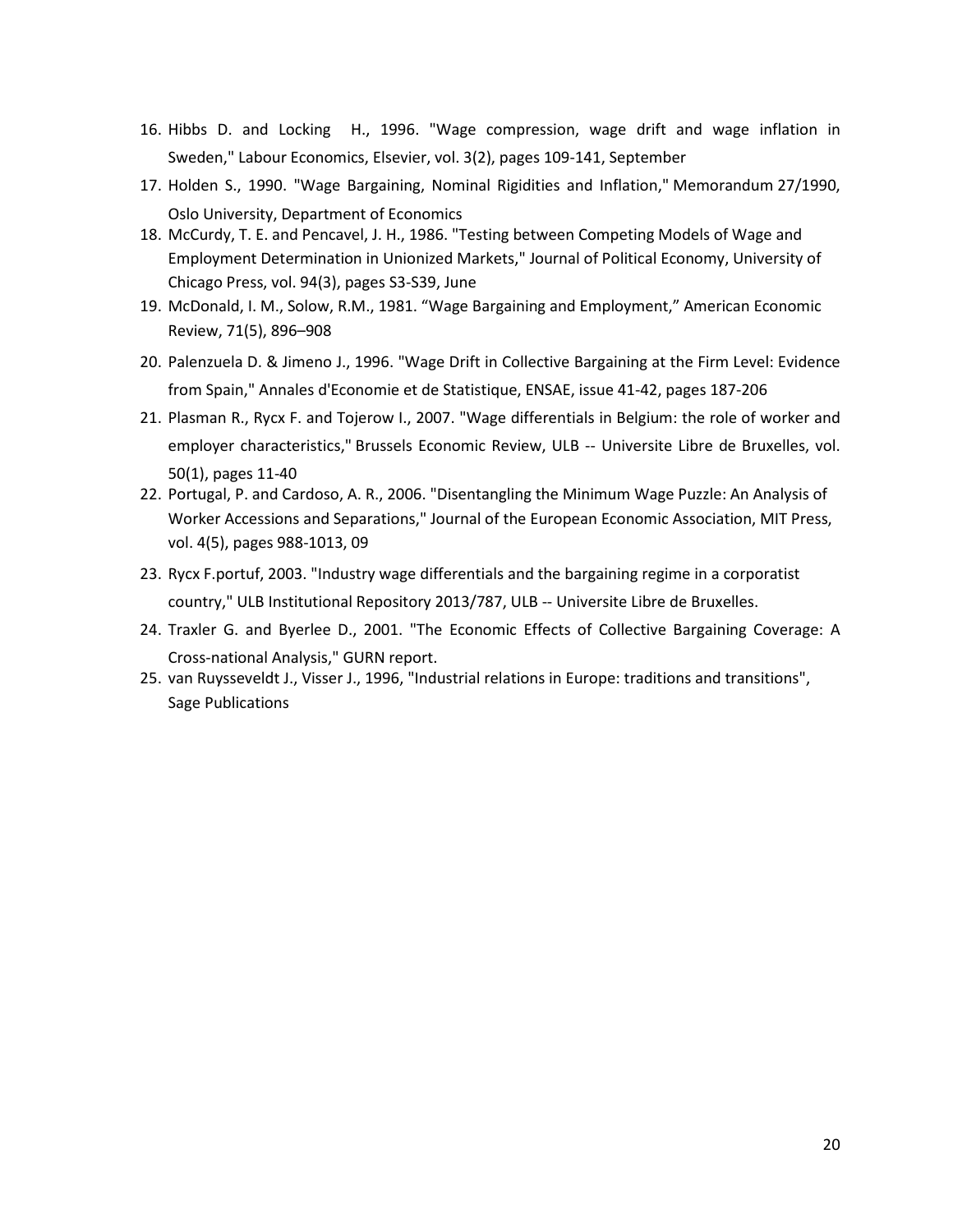#### *Annex*

| Variable                           | Obs.  | Mean   | Std. Dev. | Min      | Max |
|------------------------------------|-------|--------|-----------|----------|-----|
| Multi-employer barg.               | 12955 | 0.613  | 0.487     | $\Omega$ | 1   |
| Two-tier barg.                     | 13073 | 0.157  | 0.363     | $\Omega$ | 1   |
| Firm level barg.                   | 12913 | 0.249  | 0.433     | $\Omega$ | 1   |
| Size (categorical)                 | 13070 | 2.545  | 1.089     |          | 5   |
| Incidence of labor costs           | 11735 | 0.343  | 0.202     | $\Omega$ | 1   |
| Firm pays prp                      | 12099 | 0.674  | 0.469     | $\Omega$ | 1   |
| Percentage of the wage that is PRP | 12099 | 11.940 | 19.360    |          | 100 |

#### Table A1. Descriptive Statistics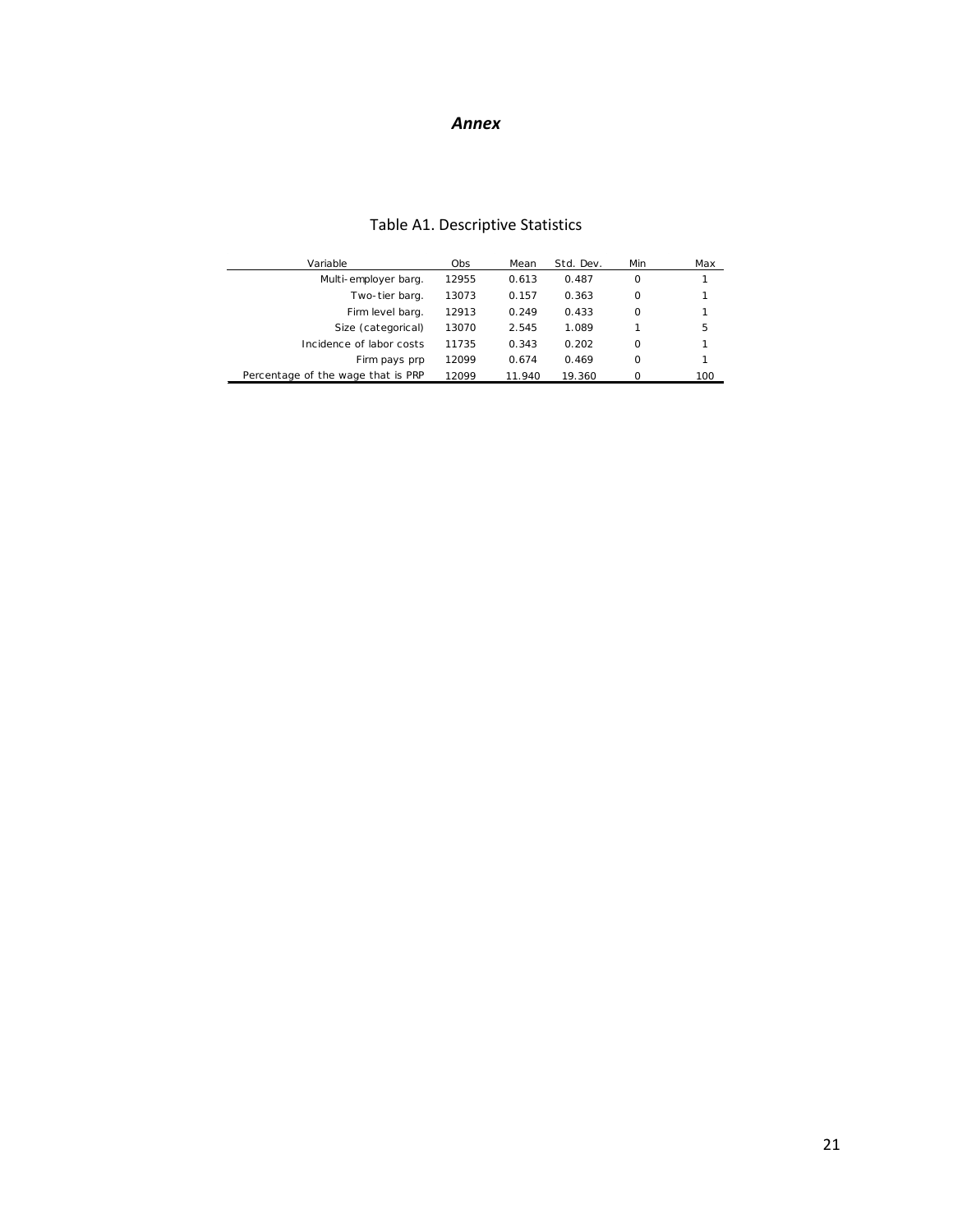|  | Table A2. Regressions with full set of controls |  |  |  |
|--|-------------------------------------------------|--|--|--|
|--|-------------------------------------------------|--|--|--|

| Incidence of labor                         | PRP                                        | Share of the wage that                     |
|--------------------------------------------|--------------------------------------------|--------------------------------------------|
| costs                                      |                                            | is performance related                     |
|                                            |                                            |                                            |
| Multi-employer 0.02<br>$(2.89)$ ***        | Multi-employer -0.03<br>$(1.77)$ **        | Multi-employer 1.491<br>$(2.24)$ ***       |
| Firm level -0.025                          | Firm level 0.044                           | Firm level 2.652                           |
| $(2.83)$ ***                               | $(1.83)$ **                                | $(2.78)$ ***                               |
|                                            |                                            |                                            |
| Two-tier 0.039                             | Two-tier 0.04<br>$-1.42$                   | Two-tier -1.3<br>$-1.18$                   |
| $(3.68)$ ***                               |                                            |                                            |
| twotier_country 0.014<br>$-0.77$           | twotier_country 0.253                      | twotier_country -5.791<br>$(2.71)$ ***     |
| d_country1 -0.039                          | $(4.66)$ ***                               |                                            |
|                                            | d country1 -0.51                           | d country1 2.864                           |
| $(2.90)$ ***                               | $(12.45)***$                               | $(1.78)$ **                                |
| $d$ country 4 - 0.008                      | d country2 -0.042                          | d_country2 11.525                          |
| $-0.5$                                     | $-0.85$                                    | $(5.88)$ ***                               |
| d_country5 0.023                           | d_country4 -0.385                          | d_country4 -12.148                         |
| $(1.66)$ **                                | $(9.76)$ ***                               | $(7.82)$ ***                               |
| d country6 0.077                           | d_country5 -0.3                            | d_country5 5.631                           |
| $(4.54)$ ***                               | $(7.36)$ ***                               | $(3.51)$ ***                               |
| d country7 0.038                           | d_country7 -0.07                           | d_country7 -4.061                          |
| $(2.29)$ ***                               | $(1.77)$ **                                | $(2.63)$ ***                               |
| d_country8 0.062                           | d_country8 -0.452                          | d_country8 1.655                           |
| $(4.01)$ ***                               | $(9.72)$ ***                               | $-0.9$                                     |
| d country9 -0.05                           | d_country9 -0.404                          | d_country9 -3.755                          |
| $(3.79)$ ***                               | $(9.97)$ ***                               | $(2.36)$ ***                               |
| d_country10 0.114                          | d_country10 -0.041                         | d_country10 -0.994                         |
| $(6.63)$ ***                               | $-0.97$                                    | $-0.6$                                     |
| d_country11 0.071                          | d_country11 -0.208                         | d country11 -8.743                         |
| $(4.47)$ ***                               | $(5.41)$ ***                               | $(5.79)$ ***                               |
| d_country12 -0.009                         | d country12 0.003                          | d_country12 21.427                         |
| $-0.62$                                    | $-0.08$                                    | $(12.24)***$                               |
| d_country13 -0.04                          | d_country13 0.137                          | d_country13 5.909                          |
| $(1.99)$ ***                               | $(2.76)$ ***                               | $(3.02)$ ***                               |
| dsec1 -0.204                               | dsec1 -0.029                               | dsec1 -0.191                               |
| $(9.00)$ ***                               | $-0.26$                                    | $-0.04$                                    |
| dsec2 -0.24                                | dsec3 -0.047                               | dsec3 2.444                                |
| $(4.55)$ ***                               | $-0.4$                                     | $-0.54$                                    |
| dsec3 -0.138                               | dsec4 0.082                                | dsec4 4.996                                |
| $(5.80)$ ***                               | $-0.71$                                    | $-1.11$                                    |
| dsec4 -0.229                               | dsec5 -0.077                               | dsec5 -0.552                               |
| $(10.12)$ ***                              | $-0.67$                                    | $-0.12$                                    |
| dsec5 -0.108                               | dsec6 0.072                                | dsec6 5.373                                |
| $(4.76)$ ***                               | $-0.59$                                    | $-1.11$                                    |
| dsec6 -0.091                               | dsec7 -0.148                               | dsec7 5.099                                |
| $(3.10)$ ***                               | $-1.19$                                    | $-1.04$                                    |
| d_size1 -0.033                             | d size1 -0.224                             | d_size1 0.102                              |
| $(4.22)$ ***                               | $(1.93)$ **                                | $-0.02$                                    |
| d size2 -0.04                              | d_size2 -0.123                             | d size2 0.265                              |
| $(4.99)$ ***                               | $-1.05$                                    | $-0.06$                                    |
| d size3 -0.021                             | d size3 0.001                              | d size3 1.535                              |
| $(2.34)$ ***                               | $-0.01$                                    | $-0.33$                                    |
| d_size5 -0.012                             | d_size4 -0.014                             | d_size4 -1.134                             |
| $-0.41$                                    | $-0.12$                                    | $-0.25$                                    |
| Constant 0.518                             | _cons 0.859                                | _cons 11.236                               |
| $(18.61)$ ***                              | $(5.13)$ ***                               | $(1.71)$ **                                |
| $R^2$ 0.15                                 | $R^2$ 0.19                                 | $R^2$ 0.13                                 |
| N obs. 11,534                              | N obs. 11,889                              | N obs. 11,889                              |
|                                            |                                            |                                            |
| * $p$ < 0.15; ** $p$ < 0.1; *** $p$ < 0.05 | * $p$ < 0.15; ** $p$ < 0.1; *** $p$ < 0.05 | * $p$ < 0.15; ** $p$ < 0.1; *** $p$ < 0.05 |